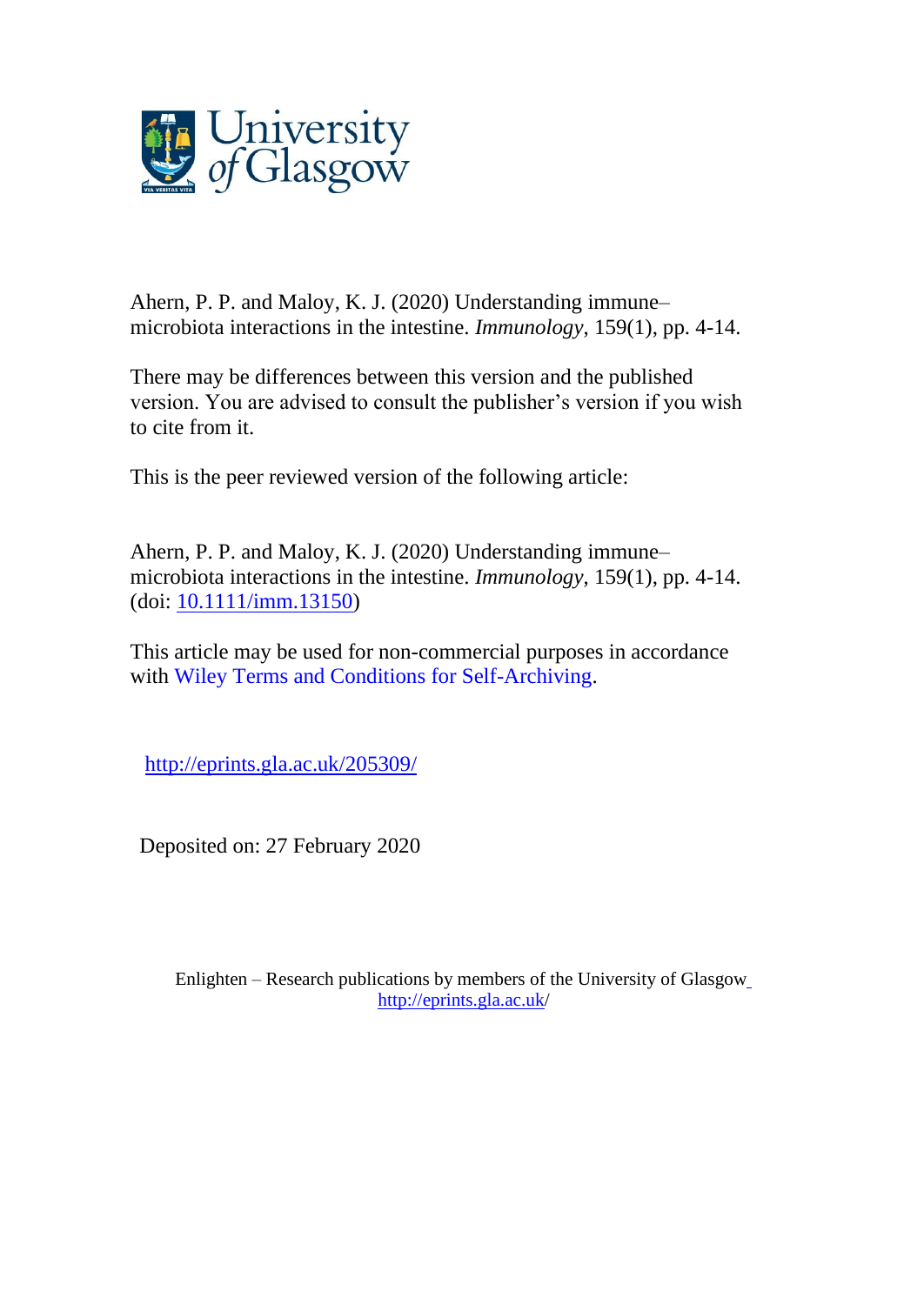# Understanding immune-microbiota interactions in the intestine

Philip P. Ahern<sup>1</sup>

Kevin J. Maloy<sup>2</sup>

<sup>1</sup>Department of Cardiovascular and Metabolic Sciences, Cleveland Clinic Lerner Research Institute, Cleveland, OH, USA

<sup>2</sup>Institute of Infection, Immunity and Inflammation, College of Medical, Veterinary and Life Sciences, University of Glasgow, Glasgow, UK

Correspondence: Philip P. Ahern, Department of Cardiovascular and Metabolic Sciences, Cleveland Clinic Lerner Research Institute, Cleveland, OH 44195 USA. Email[: ahernp@ccf.org](mailto:ahernp@ccf.org)

Senior author: Kevin J. Maloy

Email: [Kevin.Maloy@glasgow.ac.uk](mailto:Kevin.Maloy@glasgow.ac.uk)

#### Summary

The past two decades have seen an explosion in research that aims to understand how the dynamic interplay with the gut microbiota impacts host health and disease, establishing a role for the gut microbiota in a plethora of pathologies. Understanding how health‐promoting microbiota are established and how beneficial host–microbiota interactions are maintained is of immense biomedical importance. Despite the enormous progress that has been made, our knowledge of the specific microbiota members that mediate these effects and the mechanisms underlying these interactions is rudimentary. The dearth of information regarding the nature of advantageous host– microbiota interactions, and the factors that cause these relationships to go awry, has hampered our ability to realize the therapeutic potential of the microbiota. Here we discuss key issues that limit current knowledge and describe a path forwards to improving our understanding of the contributions of the microbiota to host health.

#### Abbreviations

**ATP** - adenosine triphosphate

**CD** - Crohn's disease

**CRISPR** - clustered regularly interspaced short palindromic repeats

**IBD** - inflammatory bowel disease

**IL** - interleukin

- **RAG** recombination activating gene
- **SFB** segmented filamentous bacteria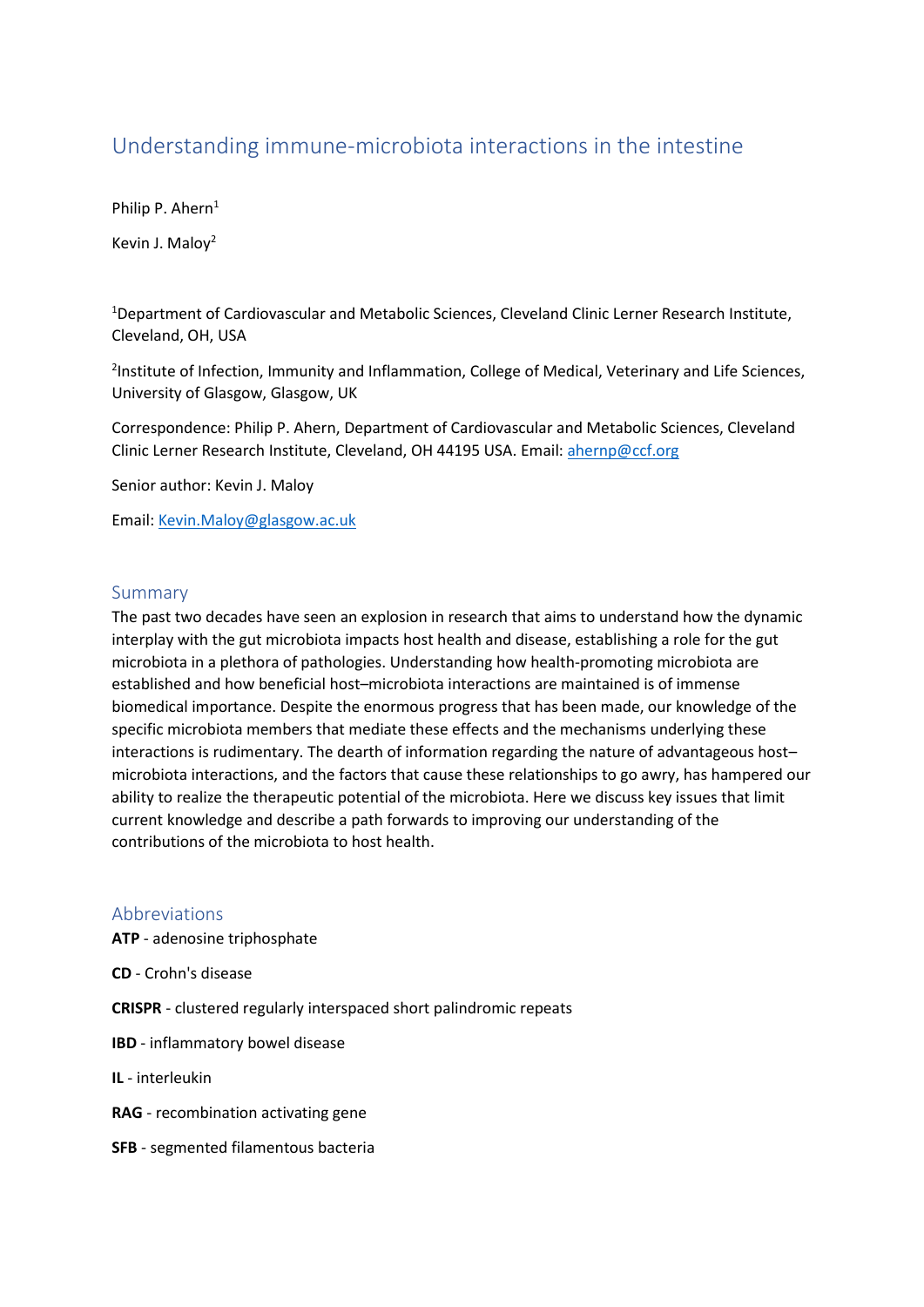#### The gut microbiota as a regulator of host health

Born devoid of microbes, our intestines gradually become densely colonized by a complex collection of bacteria, eukaryotes, archaea and viruses that are collectively referred to as the gut microbiota. Rather than being mere passengers, the gut microbiota profoundly shapes many facets of host physiology, including aiding in the acquisition and provision of nutrients, educating the immune system, and providing resistance to invading pathogens.**<sup>1</sup>**, **<sup>2</sup>** Although interest in this complex ecosystem is often touted as new, the microbiota has proved a source of fascination for scientists for well over a century. Indeed, immunological interest in the role of the gut microbiota can be traced to Elie Metchnikoff, who was obsessed with how the gut microbiota could be detrimental to health, and how this could be remedied through administration of health‐promoting bacteria (probiotics), in the early twentieth century.**<sup>3</sup>** Although study of the microbiota long‐remained a fringe area of research, a number of intrepid investigators continued to provide key insights into the contributions of our gut microbes to host health, laying the groundwork for modern microbiota research.**<sup>4</sup>**-**<sup>8</sup>** The field was reinvigorated with the advent of new and improved approaches for characterizing the composition of the microbiota and provocative findings that suggested the microbiota could modulate susceptibility to an ever‐increasing variety of diseases.

The development of next-generation sequencing technologies, and analytic approaches accessible to non‐experts, provided researchers with the opportunity to interrogate the structure of complex microbial communities at an unprecedented scale, advancing earlier efforts to understand the microbial and viral ecology of the intestinal tract.**<sup>6</sup>**, **<sup>9</sup>**-**<sup>19</sup>** These approaches allowed researchers to define the microbiota composition from large numbers of individuals across time and geographical boundaries, at different developmental stages, and in response to a variety of perturbations.**<sup>20</sup>**- <sup>22</sup> These culture-independent approaches, which continue to grow in scale and resolution, revealed that the microbiota reaches a relatively stable and functionally mature state by 3 years of age**<sup>22</sup>** and exhibits large interpersonal variation,**<sup>14</sup>**, **<sup>23</sup>** with each individual carrying a largely unique set of strains that persist for extended periods of time.**<sup>21</sup>**, **<sup>24</sup>** Gut microbial community composition is modified by many environmental factors, such as geographical location,**<sup>21</sup>**, **<sup>22</sup>** host diet**<sup>25</sup>** and administration of antibiotics**<sup>26</sup>** and other medicines.**<sup>27</sup>** Despite inter‐individual differences in community composition, a core set of genes shared across individuals is encoded by the microbiota, suggesting that distinct community compositions can provide similar functional outputs.**<sup>13</sup>**, **<sup>14</sup>** Strikingly, it was demonstrated that, relative to healthy controls, differences in microbial community structure (often termed dysbiosis) could be observed in individuals suffering from a variety of disorders including obesity,**<sup>28</sup>**, **<sup>29</sup>** inflammatory bowel disease (IBD),**<sup>30</sup>**-**<sup>32</sup>** cardiovascular disease,**<sup>33</sup>** malnutrition,**<sup>34</sup>** and type 2 diabetes,**<sup>35</sup>** many of which had not previously been linked to the activity of microbes. Furthermore, transplantation of fecal microbiota from human donors with such diseases to recipient germ‐ free/gnotobiotic mice was shown to transmit features associated with the disease. This includes obesity,**<sup>29</sup>** malnutrition,**<sup>34</sup>**, **<sup>36</sup>** autoimmunity,**<sup>37</sup>**, **<sup>38</sup>** food allergy**<sup>39</sup>** and IBD,**<sup>40</sup>**, **<sup>41</sup>** providing proof of principle of a causal role for the microbiota in elicitation or exacerbation of disease. Hence, a picture emerged where the unique constellation of microbial strains within an individual represented a critical factor that, in conjunction with host genetics and environmental influences, could influence disease susceptibility. The finding that alterations in microbiota composition were not merely correlated with disease, but could play a causal role in the development of a number of distinct host pathologies captured the imagination of scientists and the public alike, placing the microbiota at the forefront of biomedical research. Furthermore, experimental studies demonstrating that 'microbiota repair', through administration of complete fecal communities or select microbial taxa, could alleviate disease in both humans and mice,<sup>42, 43</sup> highlighted the therapeutic potential of nextgeneration probiotics. This has led to a flurry of work from scientists in disparate fields to provide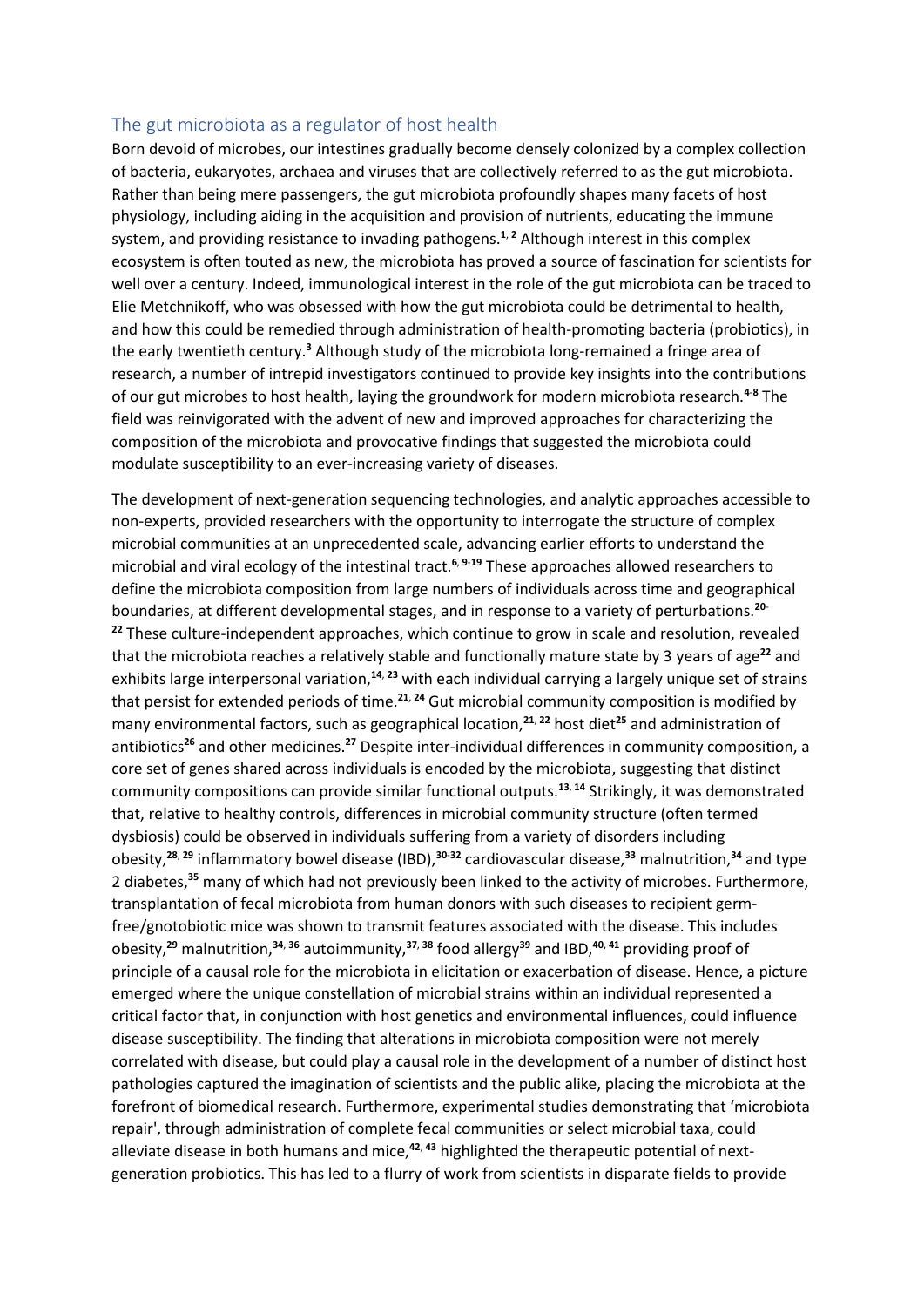insight into the microbes responsible for modulating host health, and has allowed microbiota researchers to adopt a framework akin to Koch's Postulates<sup>44</sup> for microbiota-driven phenotypes.

# Immune modulation by the gut microbiota

The gut microbiota profoundly impacts the phenotype and function of the host immune system, the details of which have been reviewed expertly elsewhere.**<sup>2</sup>**, **<sup>45</sup>**-**<sup>47</sup>** Germ‐free mice present with numerous immune defects, including impaired T‐cell differentiation and accumulation in the intestine,**<sup>48</sup>**-**<sup>50</sup>** decreased production/secretion of immunoglobulin A (IgA),**<sup>8</sup>**, **<sup>51</sup>** reduced anti‐microbial peptide production,**<sup>52</sup>** and elevated levels of systemic IgE.**<sup>53</sup>** Importantly, many of these deficits can be reversed through administration of a fecal microbiota from murine and human donors, or their derived bacterial strains, as well as by fungi or viruses, reinforcing the potential contribution of non‐ bacterial members of the community.**<sup>48</sup>**, **<sup>49</sup>**, **<sup>54</sup>**-**<sup>58</sup>** Although not the first description of immunomodulation by the microbiota, the discovery that different frequencies of T helper type 17 (Th17) cells were present in the small intestine of C57BL/6 mouse substrains obtained from two different commercial vendors, and that this was attributable to the presence of a single microbe, segmented filamentous bacteria (SFB),**49, 55, <sup>56</sup>** prompted intensive efforts to identify additional microbes that could control the development of various arms of the immune system. Understanding the molecular basis of such microbiota–host interactions could provide a basis to develop novel agents that shape immune function in a targeted fashion to benefit host health. However, the massive complexity of the gut microbiota poses a daunting challenge to researchers, and identifying effector strains (microbial taxa that shape phenotypes of interest) remains a major goal for the field. Several different strategies have been used to overcome these difficulties and provide detailed insight into immune–microbiota interactions.

# Strategies to identify effector strains

An optimal strategy to identify effector strains should have the following key features; (i) require no prior knowledge of the effector strain; (ii) not be focused solely on highly abundant community members; (iii) be agnostic to currently known functions of different taxonomic classifications; (iv) provide strain‐level resolution; and (v) be capable of identifying complex relationships where the effects of a particular microbe could be modified by other microbes.**<sup>59</sup>**, **<sup>60</sup>**

The primary strategy for identifying effector microbes involves approaches that compare community composition (membership and relative abundance) in a community that modifies immune function with one that does not. This has been employed successfully in the identification of SFB as a potent stimulator of the intestinal immune system.**<sup>56</sup>** However, it has many limitations. First, strains whose abundance correlates with a phenotype of interest may not play causal roles in that phenotype.**<sup>61</sup>** Second, comparing the structure of distinct microbial communities that imprint different host phenotypes may lead to the generation of a large list of taxa that are differentially represented and therefore, potentially mediating the phenotypic difference, making the identification of target agents a difficult task. An elegant solution to this problem uses co-housing of mice that have been colonized with different microbiota that are associated with distinct phenotypes.**<sup>62</sup>**, **<sup>63</sup>** As co‐housing of different mice leads to incomplete exchange of gut microbiota, this approach generates 'sublines' of mice harboring distinct mixtures of the two 'parental' microbiota. By determining shared microbiota constituents that correlate with the phenotype of interest in the sublines and parental mice, the microbes responsible can be parsed in a more efficient fashion. Third, until recently, sequencing‐based studies lacked strain‐level resolution, and used ≥97% 16S rRNA gene sequence similarity as a proxy for identifying species. Yet, inferring function based on this level of taxonomic resolution is flawed given that strain-level variation, where strains of a given species vary in their function or the host phenotypes they imprint, is a well‐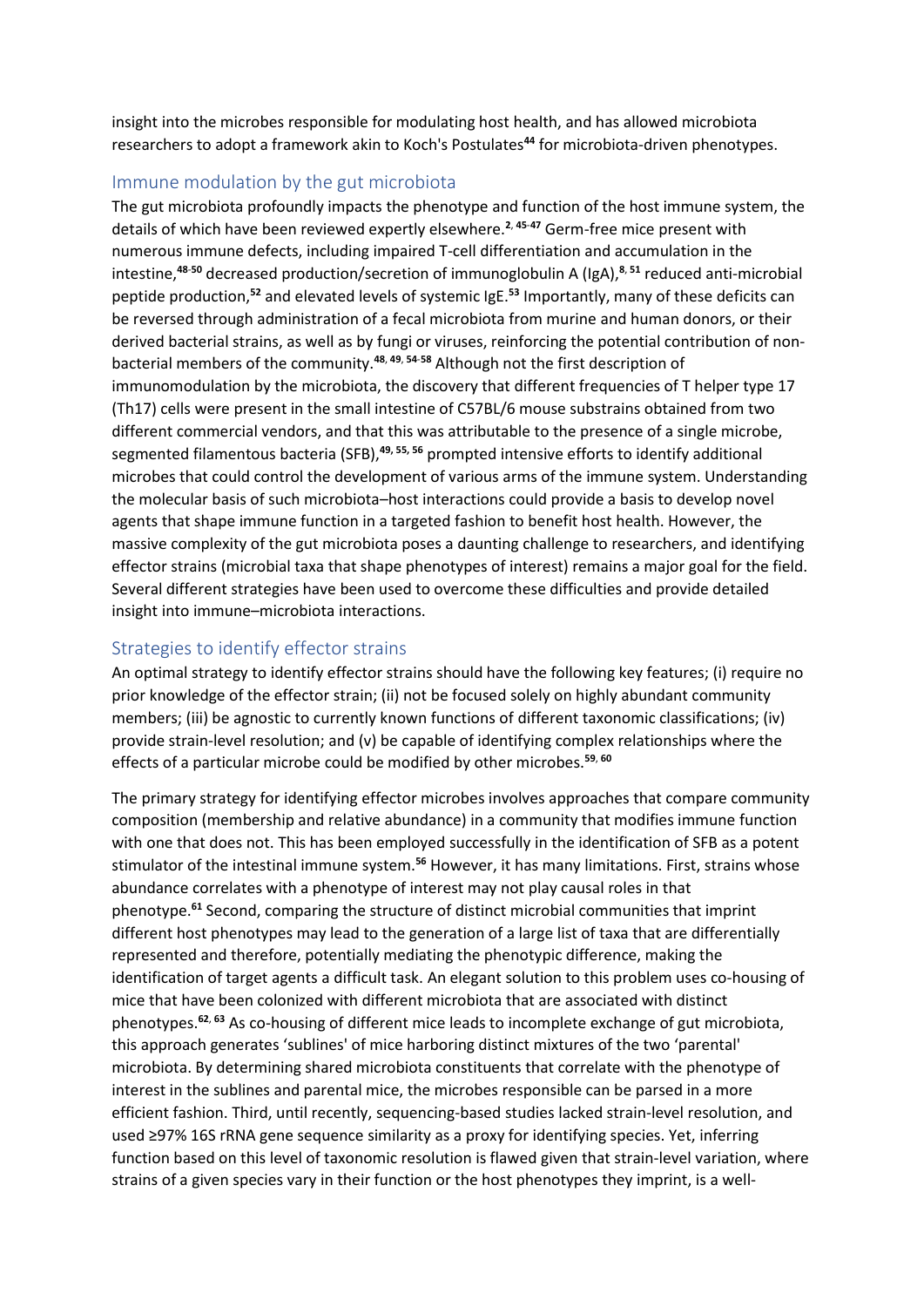described feature of gut microbes (here we refer to strains as isolates of the same species that exhibit distinguishable genotypic or phenotypic characteristics**<sup>64</sup>**). For example, strains of *Bacteroides fragilis* that express the enterotoxin known as *B. fragilis* toxin can promote the development of colon cancer,**<sup>65</sup>** colitis,**<sup>66</sup>** and malnutrition‐associated cachexia,**<sup>67</sup>** whereas *B. fragilis* toxin‐negative strains lack this capacity. Conversely, a non‐enterotoxigenic strain of *B. fragilis* is associated with the induction of regulatory T (Treg) cells and interleukin‐10 (IL‐10).**<sup>68</sup>** This is not a peculiarity of *B. fragilis*, and profound differences linked to strain‐level variation among other gut bacteria have been documented.**<sup>69</sup>** Hence, efforts to validate findings based on sequencing, which typically involves the use of a commercially available strain of the species of interest, may lead to use of strains lacking the desired activity, deeming the effort a failure. Finally, even when key effector strains/strain consortia can be identified, they may not be themselves sufficient and instead require the presence of specific additional community members for the phenotype to manifest. For example, in the 'TRUC' model of transmissible colitis in T‐bet−/−RAG−/− mice, *Klebsiella pneumoniae* and *Proteus mirabilis* elicit the development of colitis, but only when in the presence of an endogenous microbial community.**<sup>70</sup>** Similarly, while *Helicobacter hepaticus* induces robust typhlocolitis in IL‐10−/− mice, mono‐colonization of germ‐free IL‐10−/− mice with *H. hepaticus* is insufficient to promote intestinal pathology.**<sup>71</sup>**-**<sup>73</sup>** Hence, microbes that do not vary between communities may be necessary to observe a phenotype and will be missed by sequencing‐dependent efforts.

Another commonly employed approach involves the use of anti-microbial agents to winnow the number of potential effector strains. These have included antibiotics that target specific classes of bacteria (i.e. Gram‐positive, Gram‐negative, anaerobes) and chloroform or ethanol treatment of intestinal material to enrich for spore‐forming bacteria, which have also proved to be of major utility in identifying modifiers of the immune system.**<sup>48</sup>**, **<sup>49</sup>**, **<sup>54</sup>**, **<sup>74</sup>**, **<sup>75</sup>** However, such strategies are prone to some of the same issues listed above, and can preclude the identification of some complex relationships where distinct microbes must interact for a phenotype to manifest (for example if Gram‐negative and Gram‐positive bacteria cooperate). Moreover, some of these anti‐microbial agents can also affect host physiology, which can confound interpretation of their effects.**<sup>76</sup>** Mono‐ colonization with large panels of microbes can also be used to determine their effects on host immune responses,**<sup>77</sup>**, **<sup>78</sup>** but such efforts require that the microbial taxa used are sufficient to promote the phenotype of interest, require the ability of the specific taxa used to successfully mono‐ colonize mice, and will miss scenarios where microbe–microbe interactions are key to imprinting phenotypic responses.

More recently, researchers have developed and implemented newer, less biased approaches to address these limitations. The most fruitful of these methods involves assessing the coating of gut microbes with host‐derived IgA, the dominant antibody class in the gut lumen, to identify immunogenic microbes within a complex community (i.e. microbes coated with IgA). In this strategy, microbes from intestinal contents that are coated by host IgA are detected through flow cytometry and IgA‐positive and IgA‐negative fractions purified by fluorescence‐activated cell sorting are subjected to 16S rRNA gene sequencing for identification, or transferred to recipient gnotobiotic mice to determine their ability to transmit a phenotype**<sup>36</sup>**, **<sup>41</sup>**, **<sup>79</sup>**, **<sup>80</sup>** (Fig.**1**). Using this approach to study microbiota from individuals with IBD, it has been demonstrated that bacteria enriched in IgA coating support development of more severe dextran sodium sulfate-induced colitis than non-targeted bacteria, identifying putative candidates that modulate the susceptibility to IBD.**<sup>41</sup>** A similar strategy identified a strain of *Escherichia coli* that was enriched for IgA targeting in microbiota from a subset of patients with Crohn's disease with spondyloarthritis and that could elicit potent activation of mucosal CD4<sup>+</sup> T cells.**<sup>81</sup>** IgA targeting was also able to identify pathogenic *Enterobacteriacea*e from the microbiota of a child suffering from Kwashiorkor (a form of severe acute edematous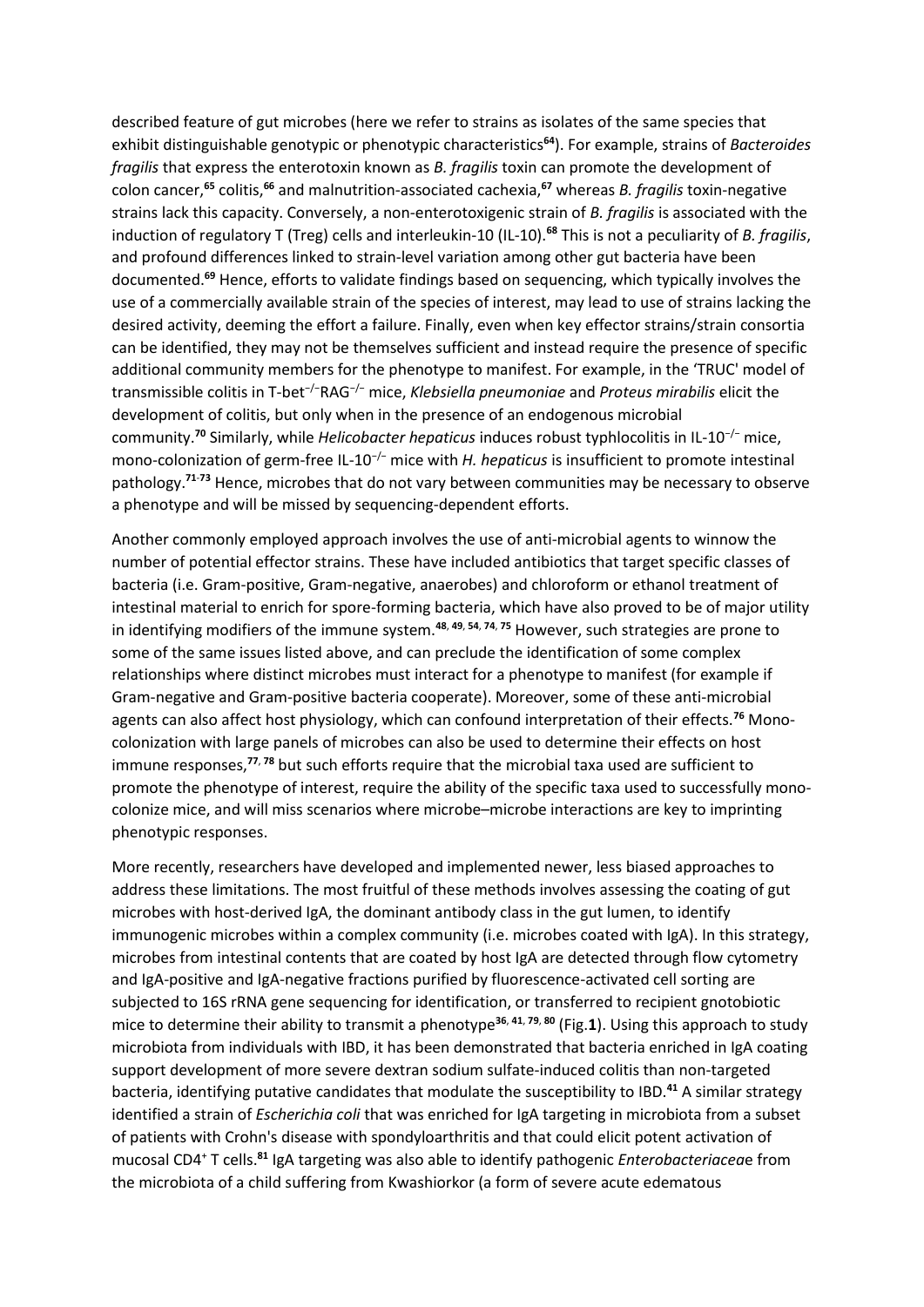malnutrition) that could induce a high degree of mortality upon transplantation to gnotobiotic mice consuming a nutrient‐deficient diet. In addition, IgA‐targeted microbes from a healthy microbiota donor could in turn prevent this mortality phenotype, so pathogenic and protective microbes can be enriched for targeting by IgA and identified using this strategy.**<sup>36</sup>** This suggested that IgA targeting generally reflects microbes with immune modulatory potential, rather than pathogenic strains *per se*. However, a recent systematic assessment of the specificities of intestinal IgA has revealed a large degree of polyreactivity, suggesting that binding by IgA may not actually be due to B-cell stimulation by a given IgA‐coated target,**<sup>82</sup>** but rather the expression of an epitope targeted by polyreactive IgA. Furthermore, this strategy captures only those microbes that have been bound by IgA, and microbes that evade antibody responses, or which shape immune responses without eliciting an immune response against themselves (for example, a microbe that enhances the fitness of a strongly immunogenic strain could alter immune responses in the gut without being recognized by the immune system) will not be detected using this approach.



*Figure 1- Identifying immunomodulatory microbes within the gut microbiota: As depicted above, newer strategies employ intensive culturing and microbiota subsetting, and/or IgA‐based identification of immunomodulatory microbes, followed by selective reconstitution of germ‐free mice, to map phenotypes to defined microbiota components. These efforts should provide key insights into the prominent modifiers of host immune phenotypes and help to develop next‐generation probiotics that beneficially manipulate immune function.*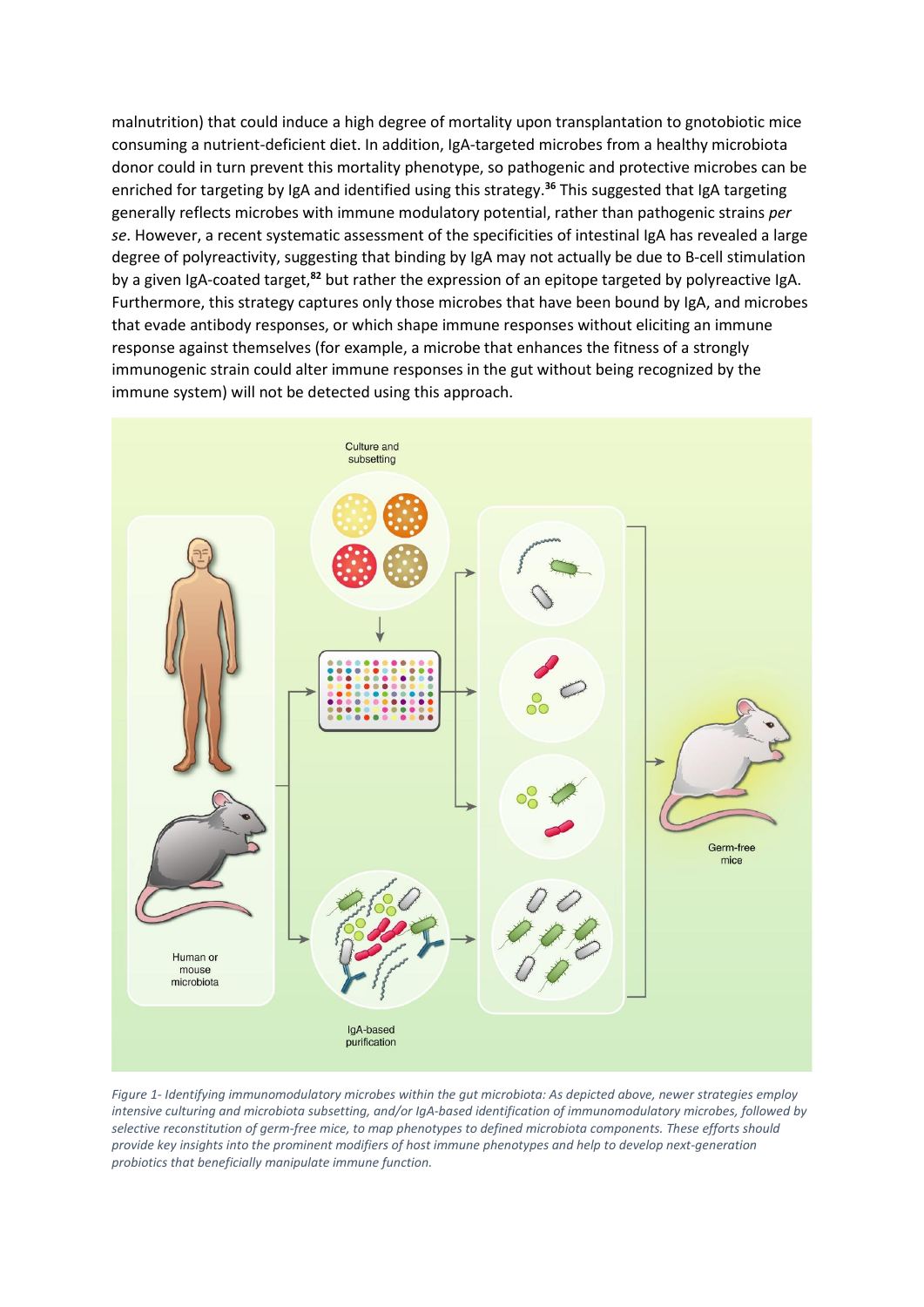One of us (PPA) recently developed a strategy, termed combinatorial gnotobiotics, that provides a more systematic assessment of the microbes that shape host phenotypes of interest.**<sup>83</sup>** This approach (described in ref.**<sup>59</sup>**) involves isolation of microbial strains from a community of interest in clonally arrayed culture libraries,**<sup>84</sup>** and administration of randomly selected microbial consortia of differing but known composition to gnotobiotic mice, to assess how individual microbes, either alone or together with other community members, modulate phenotypes of interest (Fig. **1**). This strategy has the advantage of providing strain‐level resolution, requires no prior knowledge of the strain, is agnostic as to whether a host response targets the microbe, and by using subsets containing different numbers of microbes has the ability to identify higher-order interactions where two or more strains cooperate or compete to elicit a response. This strategy effectively identified complex interactions that regulated the cecal metabolite pool, and identified greater redundancy in colonic Treg cell accumulation than had been previously appreciated.**<sup>83</sup>** In addition to requiring a larger number of gnotobiotic mice than the other approaches discussed, a primary challenge of this strategy is the need to capture agents in pure culture, which would have missed the important contributions of SFB to mucosal immunity because of the difficulties associated with its cultivation.**<sup>85</sup>** Although much maligned, recent years have witnessed a rebirth of culture‐based approaches to interrogate gut microbiota composition and function.**<sup>74</sup>**, **<sup>84</sup>**, **<sup>86</sup>**, **<sup>87</sup>** Resistance to culture‐ based strategies can be explained in part by the notion that much of the microbiota was 'unculturable'.**<sup>87</sup>** A resurgence in efforts to culture these microbes, led by environmental microbiologists, has seen dramatic improvements in the proportion of the gut microbiota that can be isolated. In a landmark study, 212 different culturing conditions, involving perturbations to media composition, growth temperature and pH among other variables, were tested leading to the isolation of 340 bacterial species, many of which had not been previously found in the human gut.**<sup>86</sup>** Importantly, just 20 different conditions were sufficient to isolate a majority of the strains, and it has been demonstrated by other groups that a great deal of the diversity within a given community can even be captured using a single rich medium,**<sup>84</sup>**, **<sup>88</sup>** enhancing the tractability of isolation efforts. As improvements continue to be made in culturability, aided by metagenomicsbased identification of potential growth factors, isolation of strains of interest will likely be less problematic, thereby advancing studies that begin with a culture‐based step.

Clearly, no single approach encompasses all the discovery features required for a truly unbiased and fully systematic approach, nor are any of these strategies suited to all questions. Instead, leveraging the advantages of these different approaches may provide an optimal way towards increasing our understanding of gut microbiota regulation of immune function. As a proof‐of‐principle of the utility of combining these strategies, studies merging the power of sequencing of IgA‐bound bacteria with isolation in culture and phenotypic assessment in gnotobiotic mice, have already been employed to identify potential harmful and beneficial bacterial taxa.**<sup>36</sup>**, **<sup>41</sup>**

# Of mice and men

An important facet of gut microbiota research using gnotobiotic mice involves the decision about whether to study microbes derived from humans or those obtained from mice (Fig.**2**). The rationale for studying human-derived microbes is self-evident, in that it appears more translationally relevant. Microbial communities from humans with various diseases of interest can be assessed for their capacity to transmit disease susceptibility and microbes implicated in the modulation of human health can be identified.[**<sup>29</sup>**, **<sup>34</sup>**, **<sup>36</sup>**-**<sup>42</sup>**] This approach has led to the successful identification of the gut microbiota as a critical regulator of a variety of diseases, and defined specific human‐derived microbial taxa that can shape the host immune system.**<sup>54</sup>**, **<sup>83</sup>** However, a number of caveats exist that should be considered. First, many human‐associated microbial taxa poorly colonize mice, if at all,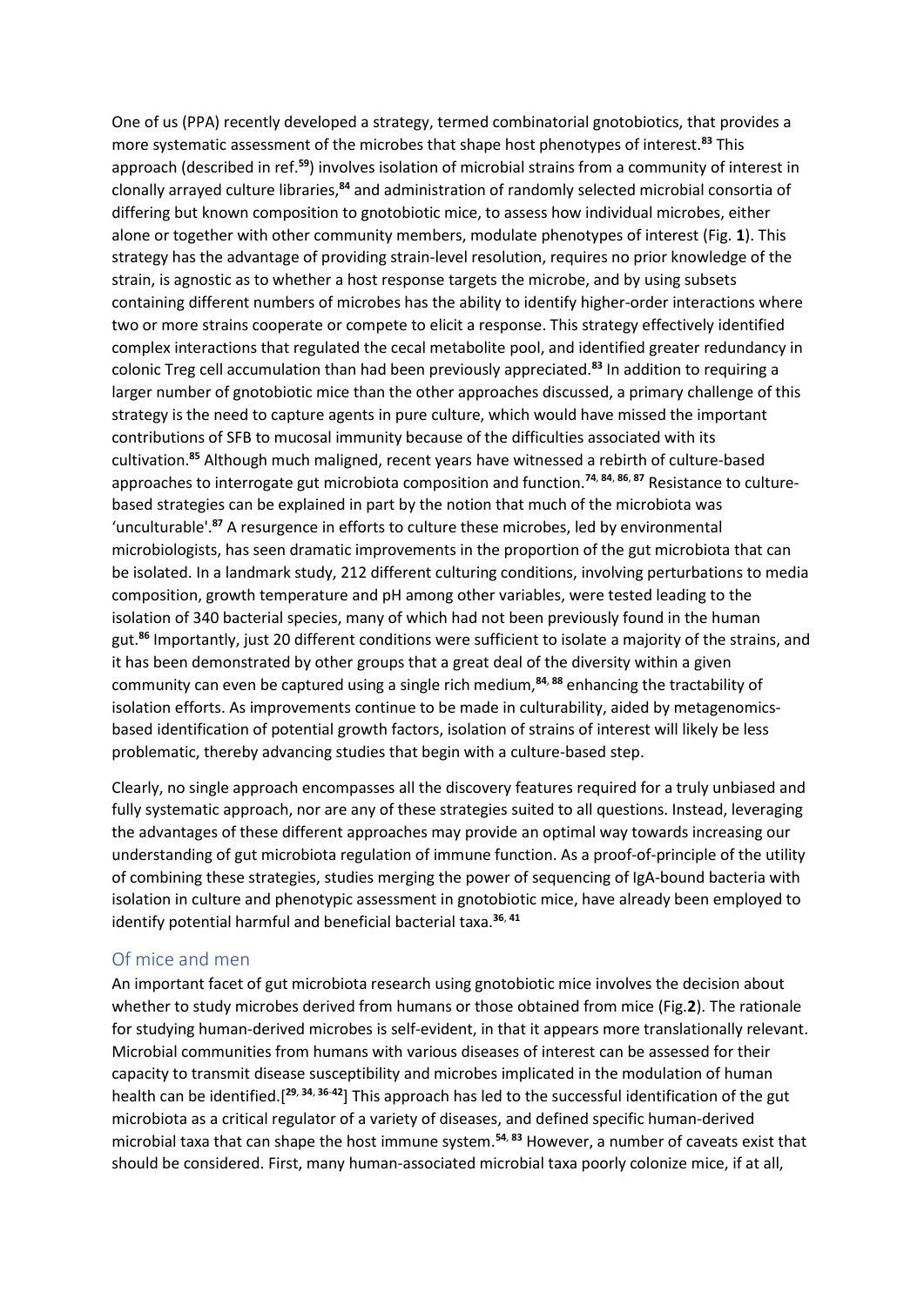and the relative abundance of those taxa that do successfully colonize may poorly reflect that observed in the donor community.**<sup>25</sup>**, **<sup>89</sup>** The study of a complex human microbiota in gnotobiotic mice may therefore significantly overstate or underestimate the contributions of particular taxa to phenotypes of interest. Second, human‐derived fecal microbiota communities may be less well adapted to the mouse intestine. When mice harboring a human‐derived or mouse‐derived fecal microbiota were co‐housed to facilitate exchange of their respective microbiota, many strains from the murine-derived community were effectively able to invade the human-derived gut microbiota and stably establish themselves, while the members of the human-derived community were largely unable to establish themselves within the murine community.**<sup>90</sup>** These data suggest that although human-derived microbiota can form a stable community within a gnotobiotic mouse, they lack fitness in this environment relative to the murine community. Finally, host specificity in host– microbe interactions is a long‐appreciated phenomenon (particularly in microbial pathogenesis)**<sup>91</sup>** and individual microbial taxa may have evolved to stimulate or evade the immune system of the host in which they normally reside. Isolates of SFB from mice and rats have shown exquisite specificity in the induction of intestinal Th17 responses, with rat-derived SFB priming Th17 responses in the rat but not the mouse, and mouse‐derived SFB priming Th17 responses in the mouse but not the rat.<sup>92</sup> Moreover, some human-derived fecal microbiota were demonstrated to be poor stimulators of immune system maturation in selected lymphoid and non‐lymphoid sites in gnotobiotic mice, providing reduced resistance to pathogenic intestinal infection when compared with the recipients of murine fecal microbiota.<sup>55, 89</sup> We posit that much may be learned about human immune interactions with their endogenous microbiota by comparatively studying other microbial communities in their natural habitat, i.e. the study of murine‐derived microbiota in the mouse intestine may better delineate shared paradigms of host–microbiota interactions than the study of human-derived microbiota in gnotobiotic mice. This is not to suggest precluding the study of humanderived microbes in mice, from which we have already learned much,**<sup>25</sup>**, **<sup>34</sup>**, **<sup>36</sup>**, **<sup>40</sup>**-**42**, **<sup>50</sup>**, **<sup>54</sup>**, **<sup>83</sup>** but instead calls for judicious interpretation of data using such microbes. Indeed, study of the molecular basis by which human-derived microbiota adapt and evolve during colonization and long-term residence of the mouse intestine, in addition to delineating differences in the shaping of immune responses, represents a powerful strategy to uncover key facets of host–microbiota interplay. Complimentary approaches to the discovery process are also necessary given the mouse-intensive nature of most current strategies and the fact that important human–microbiota interactions may not be modeled in a murine system. For example, primary intestinal organoids represent a particularly useful tool to study human epithelium–microbe interactions for several reasons, including: they can be generated directly from humans (with or without disease‐associated genetic polymorphisms); they can be genetically modified using clustered regularly interspaced short palindromic repeats (CRISPR)/Cas technology; they recapitulate important epithelial cell lineages and physical features of the intestinal tract; and they can be seeded with microbes of interest.**<sup>93</sup>** Another promising approach is to identify factors like metabolites that can impact a response of interest and work to identify the microbes that are responsible for their production.**<sup>94</sup>**, **<sup>95</sup>** As knowledge of the key mechanisms of host– microbiota interactions are revealed, our accuracy in predicting immunomodulatory activity based on the genomic content of a strain or community should markedly improve.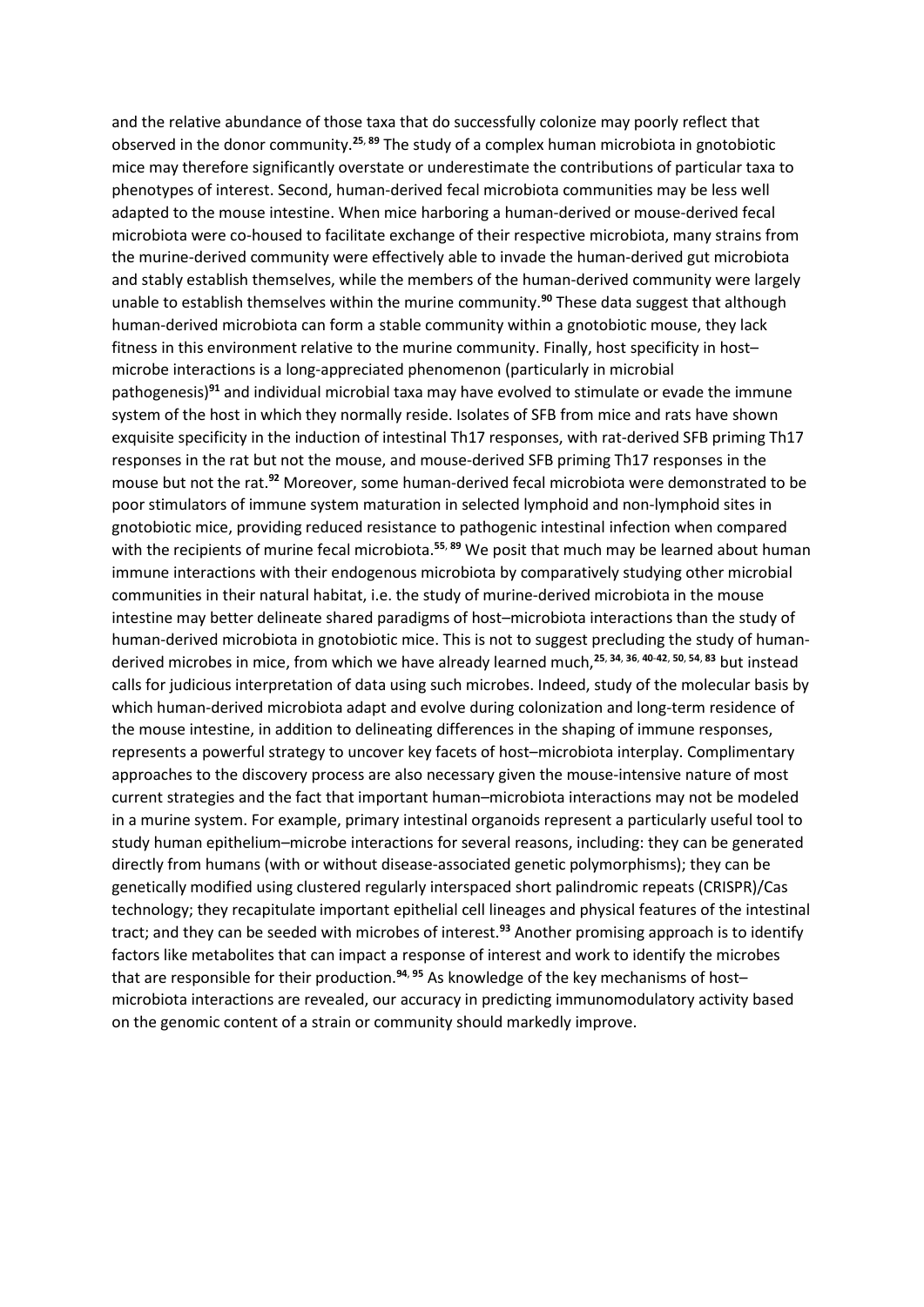

*Figure 2 - Optimizing microbial communities to model microbiota–host interactions: The best source of gut microbiota to allow faithful modeling in mice of human host–microbiota interactions remains an important question. Recent work*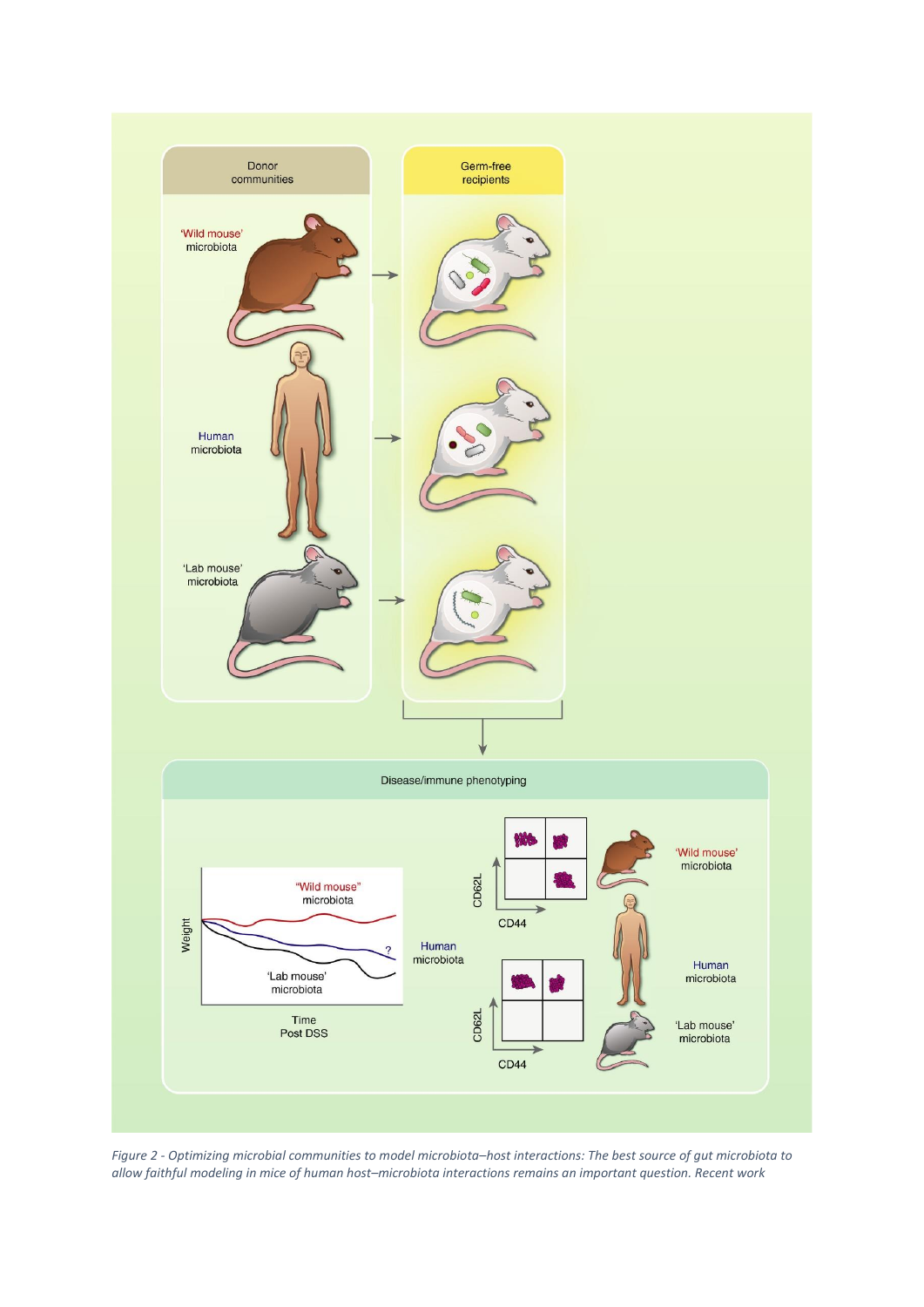*suggests that human‐derived microbiota do not fully recapitulate the immune phenotype seen using murine‐derived communities. In addition, the gut microbiota harbored by 'wild' (feral) mice may imprint a mature immune phenotype more comparable to that of adult humans than to the immature immune system found in common laboratory mice, priming development of more activated CD8<sup>+</sup> T cells and providing increased resistance to weight loss induced by treatment with azoxymethane plus dextran sodium sulfate. Identification of the mechanisms that underlie these phenomena will facilitate the development of microbial consortia that allow more accurate representation of human physiology in laboratory mice.*

Using the elegant approaches discussed above, the identity of specific microbes with potent immunomodulatory activity has been elucidated, especially those that shape the intestinal T‐cell compartment. A variety of bacterial strains from distinct phyla, operating individually or as part of multi‐strain consortia, prime the accumulation of peripherally derived colonic Treg cells and the production of the immune suppressive cytokine IL‐10. These include *Clostridia* from clusters IV, XIVa and XVIII (Firmicutes),**<sup>48</sup>**, **<sup>54</sup>** various *Bacteroides* species

(Bacteroidetes)**<sup>68</sup>**, **<sup>78</sup>**, **<sup>83</sup>**, **<sup>96</sup>** or *Helicobacter* species (Proteobacteria),**<sup>97</sup>**-**<sup>99</sup>** *Bifidobacterium bifidum* (Actinobacteria),**<sup>100</sup>** and the Altered Schaedler Flora (multiple phyla).**<sup>101</sup>** An isolate of *Bifidobacterium adolescentis* (an Actinobacteria) obtained from humans that could induce Th17 cells was also identified, confirming that this was not unique to SFB.**<sup>102</sup>** A cocktail of human‐derived strains from multiple phyla promote the development of interferon‐*γ*‐secreting CD8<sup>+</sup> T cells**<sup>50</sup>** and intraepithelial lymphocytes are also potently regulated by gut microbes, with a murine‐derived strain of *Lactobacillus reuteri* shown to elicit intraepithelial CD4<sup>+</sup>CD8αα<sup>+</sup> T‐cell generation,**<sup>75</sup>** while SFB is known to increase T‐cell receptor αβ‐positive intraepithelial lymphocytes.**<sup>51</sup>** Mechanistically, microbial metabolites have been shown to mediate many of these effects. Short-chain fatty acids, products of microbial fermentation in the gut, promote Treg cell accumulation,**<sup>103</sup>**-**<sup>105</sup>** in addition to regulating many other immune effector functions.**<sup>106</sup>**-**<sup>108</sup>** Microbiota‐derived ATP can stimulate Th17 development,**<sup>109</sup>** and tryptophan breakdown products like indole‐3‐lactic acid promote the development of intraepithelial  $CD4^+CD8\alpha\alpha^+$  T cells through stimulation of the aryl hydrocarbon receptor.**<sup>75</sup>** Bacterially derived polysaccharides such as polysaccharide A from *B. fragilis,***<sup>68</sup>** *β*‐ glucan/galactan polysaccharides from *Bifidobacterium bifidum***<sup>100</sup>** or crude carbohydrate preparations from *H. hepaticus***<sup>110</sup>** can prime Treg or IL‐10 production. Intriguingly, atypical antigen acquisition pathways<sup>111</sup> have also been shown to be important for SFB-induced Th17 development. Collectively, these studies demonstrate that the intestinal immune system can be activated by a diverse array of microbial taxa through a variety of distinct mechanisms, highlighting a large degree of redundancy in the processes which help to maintain these mutualistic relationships. Interestingly, some of the microbial taxa that impart beneficial effects on the immune system have also been implicated in the pathogenesis of inflammatory disease models, and so rather than being inherently beneficial, their positive effects are dependent on host factors and the context of the interaction.**<sup>61</sup>**, **<sup>112</sup>**-**<sup>115</sup>** Additionally, an important time‐window where colonization must take place has also been established for particular phenotypes, emphasizing the importance not just of exposure to select microbes, but of encounter at the appropriate developmental stage.**<sup>116</sup>**-**<sup>118</sup>** Given the shorter lifespan of mice relative to humans, it will be critical to determine how such developmental windows translate between species, and the consequences for interventions that aim to repair poorly developed or damaged microbiota for therapy.

### Developing a consistent approach to assessing microbiota effects

The identification of select microbial taxa that modulate various arms of the intestinal immune system that have variable presence in mouse facilities**<sup>49</sup>**, **<sup>75</sup>**, **<sup>99</sup>**, **<sup>119</sup>** points to an unwanted source of variability in mouse models, highlighting the need for more defined microbiota to facilitate comparison of data across different laboratories. Although co-housing of different groups of mice has been reported to be able to transfer microbiota-dependent phenotypes in many instances, as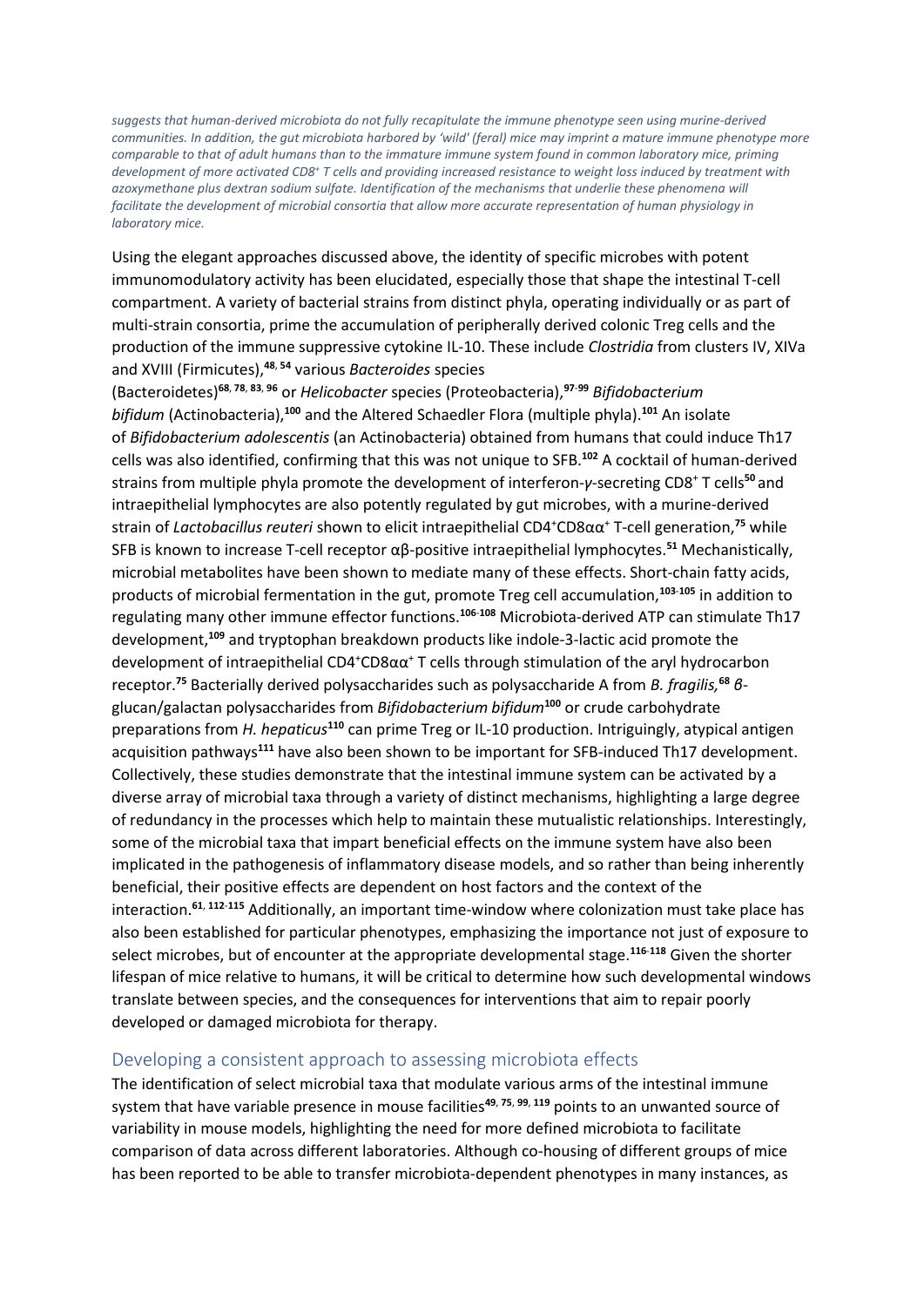noted above, the exchange of microbiota between adult mice is incomplete. In the absence of gnotobiotic facilities, current best practice for minimizing microbiota variables recommends using heterozygous or wild-type littermate controls in studies of genetically modified mice, as well as standardizing housing conditions and diets across experimental groups.**<sup>120</sup>** In addition, pedigrees can be tracked, to enable retrospective analysis of 'cage effects' that may have arisen as the result of distinct parental microbiota. However, these processes will not homogenize microbiota across breeding cohorts in different specific‐pathogen‐free (SPF) facilities, meaning that phenotypes that can be influenced by microbiota may not appear readily reproducible. Indeed, for the purposes of knowledge discovery, it could be argued that global homogeneity is undesirable, as such discrepancies provide a basis for identifying microbiota constituents that regulate phenotypes.**<sup>56</sup>**, **<sup>75</sup>** As an example, one can consider the conflicting reports on the incidence of spontaneous intestinal inflammation in *Tlr5*−/− mice**<sup>121</sup>**, **<sup>122</sup>** or dextran sodium sulfate‐induced colitis susceptibility in *Nlrp6*−/− mice,**<sup>123</sup>**-**<sup>125</sup>** highlighting the contextual expression of these phenotypes depending on environmental factors.

In addition to variability in microbiota, another caveat of using laboratory mice to model the human immune system was highlighted by the finding that the immune system of adult laboratory mice housed under SPF conditions is phenotypically representative of a newborn's immature immune system, in contrast to the mature immune system found in adult mice living in the wild or in pet stores.**<sup>126</sup>** The adult‐like immune phenotype of wild or pet‐store mice has been linked to infectious agents,**<sup>127</sup>** but a gut microbiota from wild mice, devoid of known mouse pathogens, also beneficially modified the response of gnotobiotic mice to infectious or chemical insult, relative to a microbiota derived from SPF laboratory mice.**<sup>128</sup>** Hence, although the SPF mouse has been of enormous value in removing confounding variables like infections, a reassessment of the optimal microbiota composition for laboratory mice appears to be in order (Fig. **2**).

Crucially, SPF conditions are currently defined by the absence of specific pathogenic microbes rather than being defined by the microbes that are present. Furthermore, the precise criteria used to classify colonies as SPF varies among vendors and facilities, with many potent immunomodulatory microbial taxa, such as SFB and *Helicobacter* spp., not routinely included in the list of proscribed microbes. New microbial cocktails containing known immunomodulatory microbes as noted above, in addition to non-pathogens found in wild mice that shape host physiology (yet to be described), could be developed and used similarly to the Altered Schaedler Flora**<sup>129</sup>** to provide the consistency desired by researchers, while improving the translatability of mouse systems. However, this approach poses many challenges. For example, developing a consensus as to which microbes should be used in such a cocktail and implementing strategies that allow for maintenance of these microbes without the invasion of true pathogens or other immunomodulatory microbes, is far from simple. Generation and characterization of purified stable consortia, potentially composed of bacteria, fungi or viruses that provide a more homogeneous microbiota, driving a consistent level of immune maturation that more accurately reflects the immune‐activation levels in adult humans, is an essential first step. It is very likely that there will not be a single microbiota type that is relevant for all questions, and the most appropriate community will critically depend on the human population to be modeled, as well as the environmental challenges under investigation. However, the community should be fully characterized, should have minimal variance over time and should reflect the human population to be studied as closely as possible. These consortia could then be used to regularly seed breeder colonies to help ensure their sustained presence within a colony, but the large-scale feasibility of such an approach and the precise protocols required to ensure consistent microbiota composition remain to be fully determined. Furthermore, this approach would require careful monitoring, maintenance of high levels of hygiene and husbandry and strict control of diet.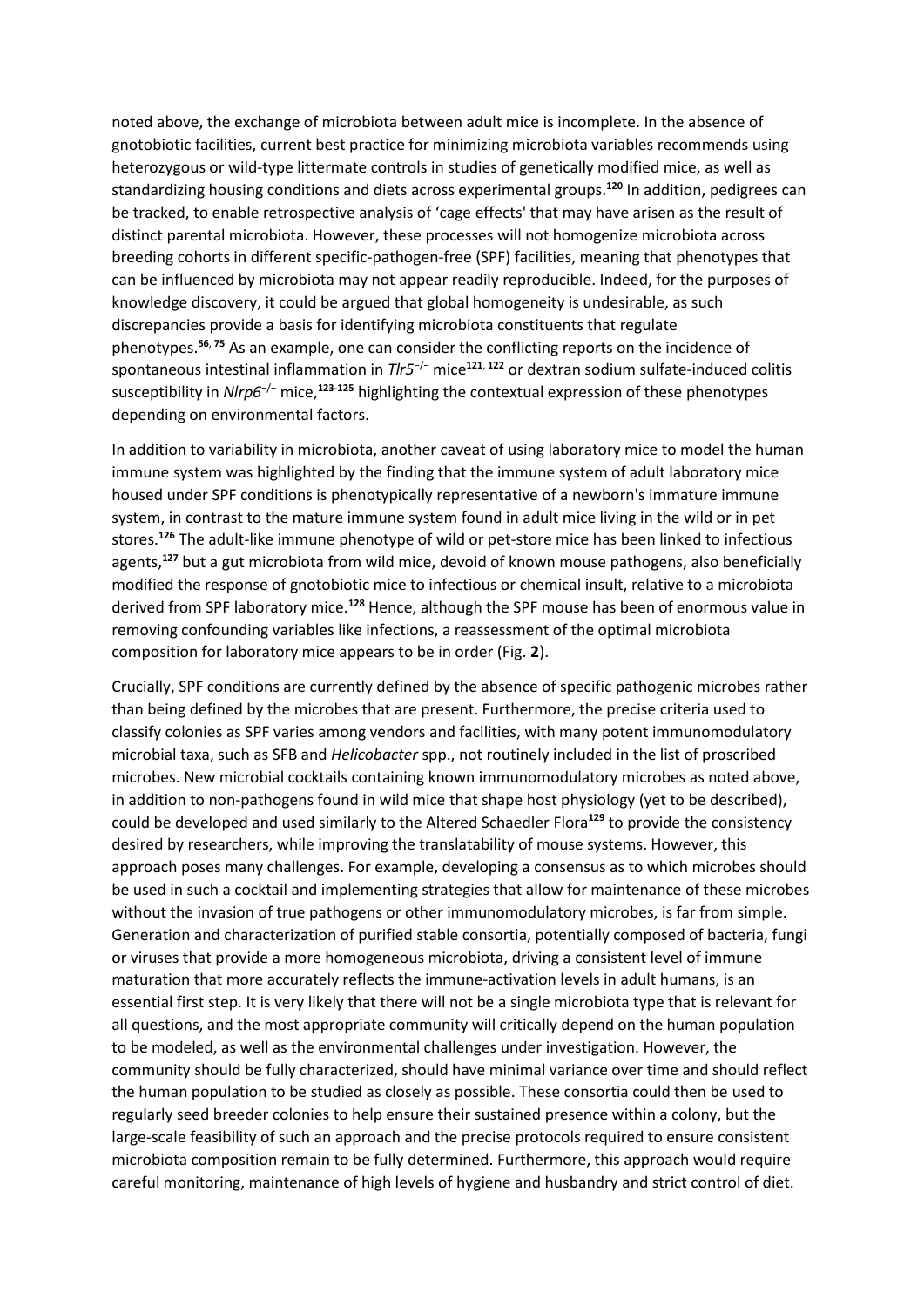The expansion of gnotobiotic facilities will likely expedite the generation of new 'minimal essential' stable consortia, with parallel characterization of the level of immune maturation in the murine host. In the meantime, in addition to the breeding and husbandry strategies outlined above, investigators should consider reporting the composition of the microbiota of mice used in their studies wherever possible. Much in the same way that sentinel mice are used to declare a colony as SPF, assessment of the microbiota of sentinels using 16S rRNA gene sequencing or shotgun metagenomic sequencing could be reported in published manuscripts, addressing an important variable that could lead to issues associated with reproducibility of data. Of course, because of constraints in resources and infrastructure, this reporting is unlikely to be feasible in all cases, but as sequencing costs reduce and bioinformatic training becomes more routine, reporting of microbiota composition should become a standard practice in many institutes. In addition, making such data available should also facilitate *in silico* approaches by other investigators to identify potential members, or interacting cohorts of microbes, that regulate immune maturation or experimental phenotypes. Together, such efforts will iteratively improve our understanding of how microbiota shape host immunity and disease phenotypes.

### Conclusion

We are at an exciting time in microbiota research, with an increasing number of diseases being connected to the dynamic functions of the microbiota. The next steps, including the development of novel probiotic strains to treat disease, will require detailed understanding of the most beneficial microbes for host health, the context in which they operate, and molecular‐level details underpinning these effects. Indeed, with the strategies described here, allied to efforts to characterize the mechanisms of action of the microbiota and microbiota‐derived products in health and disease, we are well on our way.

### Acknowledgements

We thank Anagha Kadam, Morgan Engelhart and Naseer Sangwan for helpful comments. We apologize to the many researchers whose outstanding work we did not cite because of space constraints. KJM is supported by a Wellcome Trust Investigator Award (102972). We dedicate this review to our late friend and colleague, Dr. Mark Asquith, who helped shape our thinking on microbiota–host interactions and many other topics.

### **Disclosures**

The authors have no competing interests or conflicts of interest to declare.

# References

1 Hooper LV, Midtvedt T, Gordon JI. How host–microbial interactions shape the nutrient environment of the mammalian intestine. Annu Rev Nutr 2002; 22: 283– 307.

2 Smith K, McCoy KD, Macpherson AJ. Use of axenic animals in studying the adaptation of mammals to their commensal intestinal microbiota. Semin Immunol 2007; 19: 59– 69.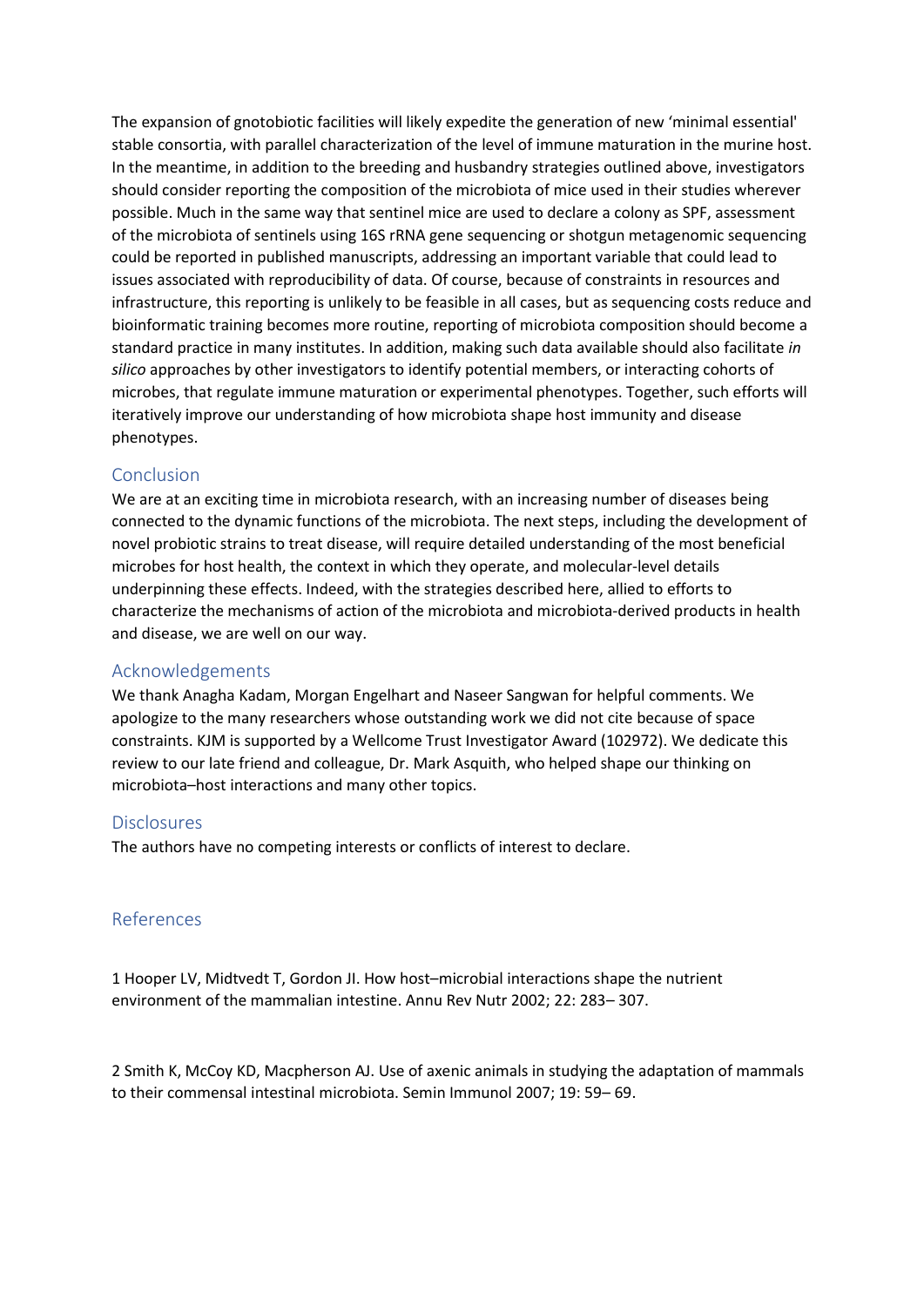3 Mackowiak PA. Recycling metchnikoff: probiotics, the intestinal microbiome and the quest for long life. Front Public Health 2013; 1: 52.

4 Orcutt RP, Gianni FJ, Judge RJ. Development of an Altered Schaedler Flora for Nci gnotobiotic rodents. Microecol Ther 1987; 17: 59.

5 Reyniers JA, Sacksteder MR. The use of germfree animals and techniques in the search for unknown etiological agents. Ann N Y Acad Sci 1958; 73: 344– 56.

6 Savage DC. Microbial ecology of the gastrointestinal tract. Annu Rev Microbiol 1977; 31: 107– 33.

7 Schaedler RW, Dubs R, Costello R. Association of Germfree mice with bacteria isolated from normal mice. J Exp Med 1965; 122: 77– 82.

8 Talham GL, Jiang HQ, Bos NA, Cebra JJ. Segmented filamentous bacteria are potent stimuli of a physiologically normal state of the murine gut mucosal immune system. Infect Immun 1999; 67: 1992– 2000.

9 Caporaso JG, Kuczynski J, Stombaugh J, Bittinger K, Bushman FD, Costello EK et al. QIIME allows analysis of high – throughput community sequencing data. Nat Methods 2010; 7: 335 – 6.

10 Eckburg PB, Bik EM, Bernstein CN, Purdom E, Dethlefsen L, Sargent M et al. Diversity of the human intestinal microbial flora. Science 2005; 308: 1635– 8.

11 Hamady M, Walker JJ, Harris JK, Gold NJ, Knight R. Error - correcting barcoded primers for pyrosequencing hundreds of samples in multiplex. Nat Methods 2008; 5: 235– 7.

12 Kuczynski J, Costello EK, Nemergut DR, Zaneveld J, Lauber CL, Knights D et al. Direct sequencing of the human microbiome readily reveals community differences. Genome Biol 2010; 11: 210.

13 Qin J, Li R, Raes J, Arumugam M, Burgdorf KS, Manichanh C et al. A human gut microbial gene catalogue established by metagenomic sequencing. Nature 2010; 464: 59– 65.

14 Turnbaugh PJ, Hamady M, Yatsunenko T, Cantarel BL, Duncan A, Ley RE et al. A core gut microbiome in obese and lean twins. Nature 2009; 457: 480– 4.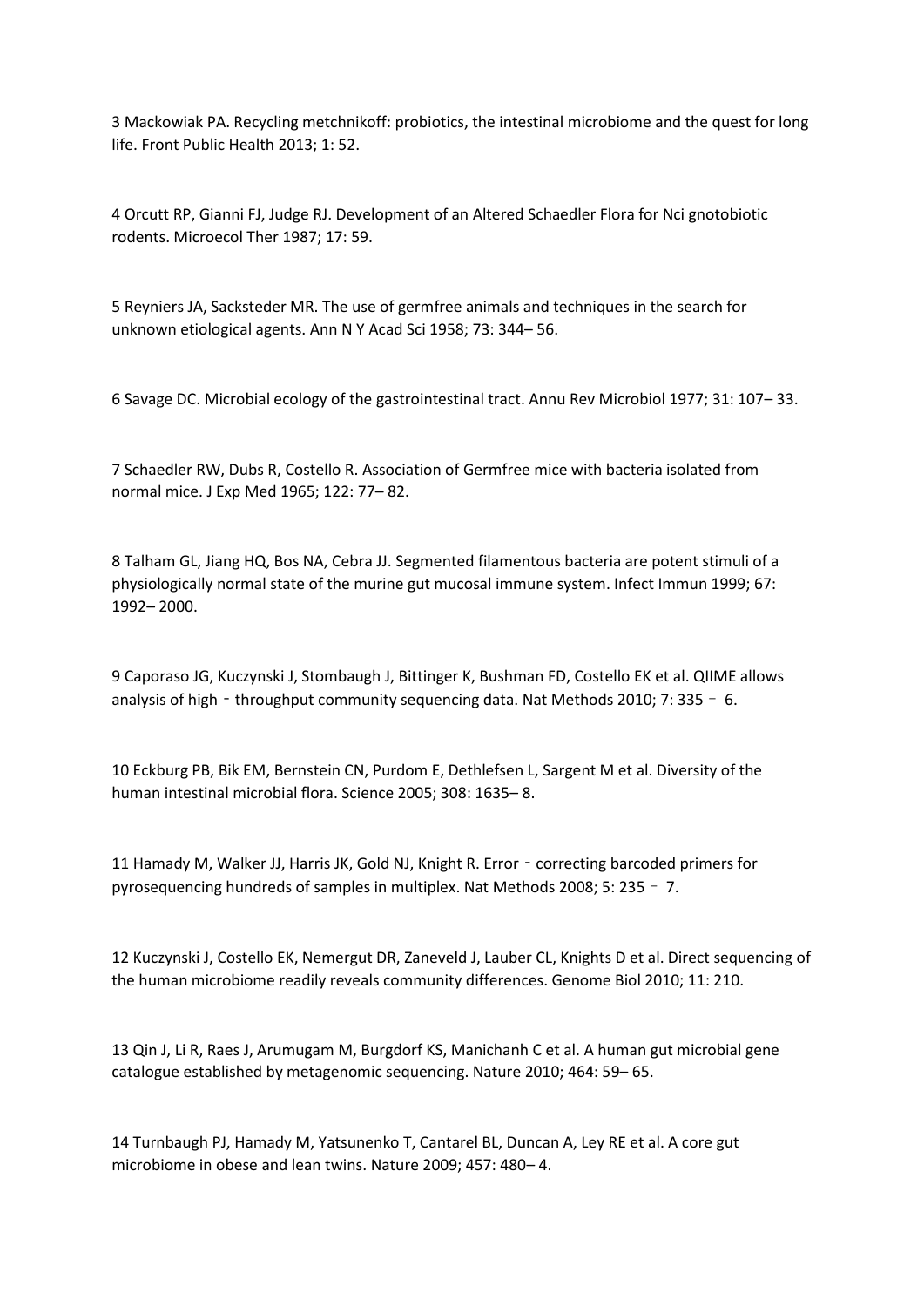15 Breitbart M, Hewson I, Felts B, Mahaffy JM, Nulton J, Salamon P et al. Metagenomic analyses of an uncultured viral community from human feces. J Bacteriol 2003; 185: 6220– 3.

16 Minot S, Sinha R, Chen J, Li H, Keilbaugh SA, Wu GD et al. The human gut virome: inter‐ individual variation and dynamic response to diet. Genome Res 2011; 21: 1616– 25.

17 Nash AK, Auchtung TA, Wong MC, Smith DP, Gesell JR, Ross MC et al. The gut mycobiome of the human microbiome project healthy cohort. Microbiome 2017; 5: 153.

18 Reyes A, Haynes M, Hanson N, Angly FE, Heath AC, Rohwer F et al. Viruses in the faecal microbiota of monozygotic twins and their mothers. Nature 2010; 466: 334– 8.

19 Scupham AJ, Presley LL, Wei B, Bent E, Griffith N, McPherson M et al. Abundant and diverse fungal microbiota in the murine intestine. Appl Environ Microbiol 2006; 72: 793– 801.

20 Dominguez - Bello MG, Costello EK, Contreras M, Magris M, Hidalgo G, Fierer N et al. Delivery mode shapes the acquisition and structure of the initial microbiota across multiple body habitats in newborns. Proc Natl Acad Sci U S A 2010; 107: 11971– 5.

21 Pasolli E, Asnicar F, Manara S, Zolfo M, Karcher N, Armanini F et al. Extensive unexplored human microbiome diversity revealed by over 150,000 genomes from metagenomes spanning age, geography, and lifestyle. Cell 2019; 176: e20.

22 Yatsunenko T, Rey FE, Manary MJ, Trehan I, Dominguez - Bello MG, Contreras M et al. Human gut microbiome viewed across age and geography. Nature 2012; 486: 222 - 7.

23 Schloissnig S, Arumugam M, Sunagawa S, Mitreva M, Tap J, Zhu A et al. Genomic variation landscape of the human gut microbiome. Nature 2013; 493: 45– 50.

24 Faith JJ, Guruge JL, Charbonneau M, Subramanian S, Seedorf H, Goodman AL et al. The long term stability of the human gut microbiota. Science 2013; 341:1237439.

25 Turnbaugh PJ, Ridaura VK, Faith JJ, Rey FE, Knight R, Gordon JI. The effect of diet on the human gut microbiome: a metagenomic analysis in humanized gnotobiotic mice. Sci Transl Med 2009; 1: 6ra14.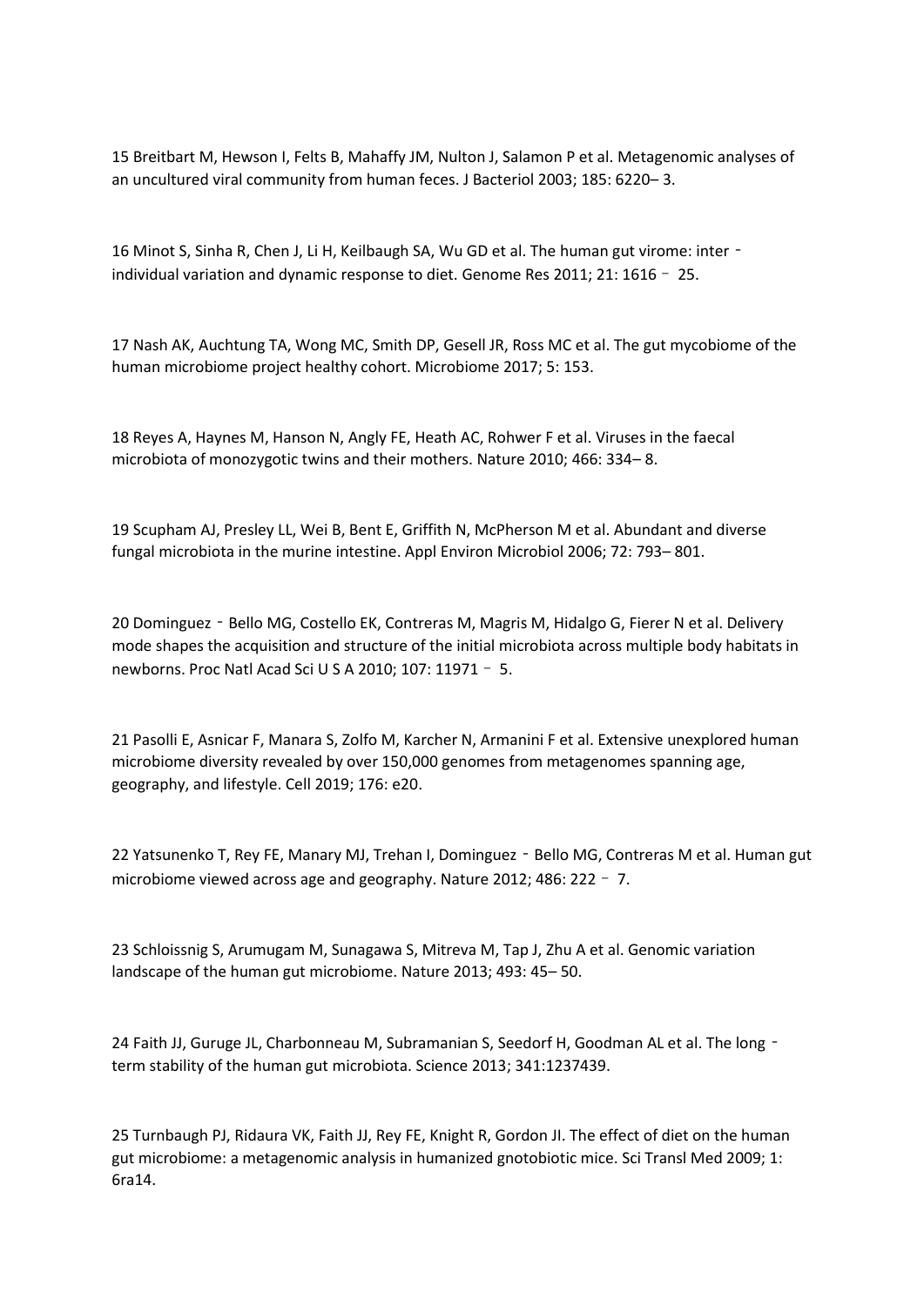26 Dethlefsen L, Huse S, Sogin ML, Relman DA. The pervasive effects of an antibiotic on the human gut microbiota, as revealed by deep 16S rRNA sequencing. PLoS Biol 2008; 6: e280.

27 Forslund K, Hildebrand F, Nielsen T, Falony G, Le Chatelier E, Sunagawa S et al. Disentangling type 2 diabetes and metformin treatment signatures in the human gut microbiota. Nature 2015; 528: 262– 6.

28 Ley RE, Bäckhed F, Turnbaugh P, Lozupone CA, Knight RD, Gordon JI. Obesity alters gut microbial ecology. Proc Natl Acad Sci U S A 2005; 102: 11070– 5.

29 Turnbaugh PJ, Ley RE, Mahowald MA, Magrini V, Mardis ER, Gordon JI. An obesity - associated gut microbiome with increased capacity for energy harvest. Nature 2006; 444: 1027– 31.

30 Frank DN, St Amand AL, Feldman RA, Boedeker EC, Harpaz N, Pace NR. Molecular - phylogenetic characterization of microbial community imbalances in human inflammatory bowel diseases. Proc Natl Acad Sci U S A 2007; 104: 13780– 5.

31 Gevers D, Kugathasan S, Denson LA, Vázquez - Baeza Y, Van Treuren W, Ren B et al. The treatment - naive microbiome in new - onset Crohn's disease. Cell Host Microbe 2014; 15: 382 -392.

32 Manichanh C, Rigottier - Gois L, Bonnaud E, Gloux K, Pelletier E, Frangeul L et al. Reduced diversity of faecal microbiota in Crohn's disease revealed by a metagenomic approach. Gut 2006; 55:  $205 - 11$ .

33 Kelly TN, Bazzano LA, Ajami NJ, He H, Zhao J, Petrosino JF et al. Gut microbiome associates with lifetime cardiovascular disease risk profile among Bogalusa heart study participants. Circ Res 2016; 119: 956– 64.

34 Smith MI, Yatsunenko T, Manary MJ, Trehan I, Mkakosya R, Cheng J et al. Gut microbiomes of Malawian twin pairs discordant for kwashiorkor. Science 2013; 339: 548– 54.

35 Qin J et al. A metagenome - wide association study of gut microbiota in type 2 diabetes. Nature 2012; 490: 55– 60.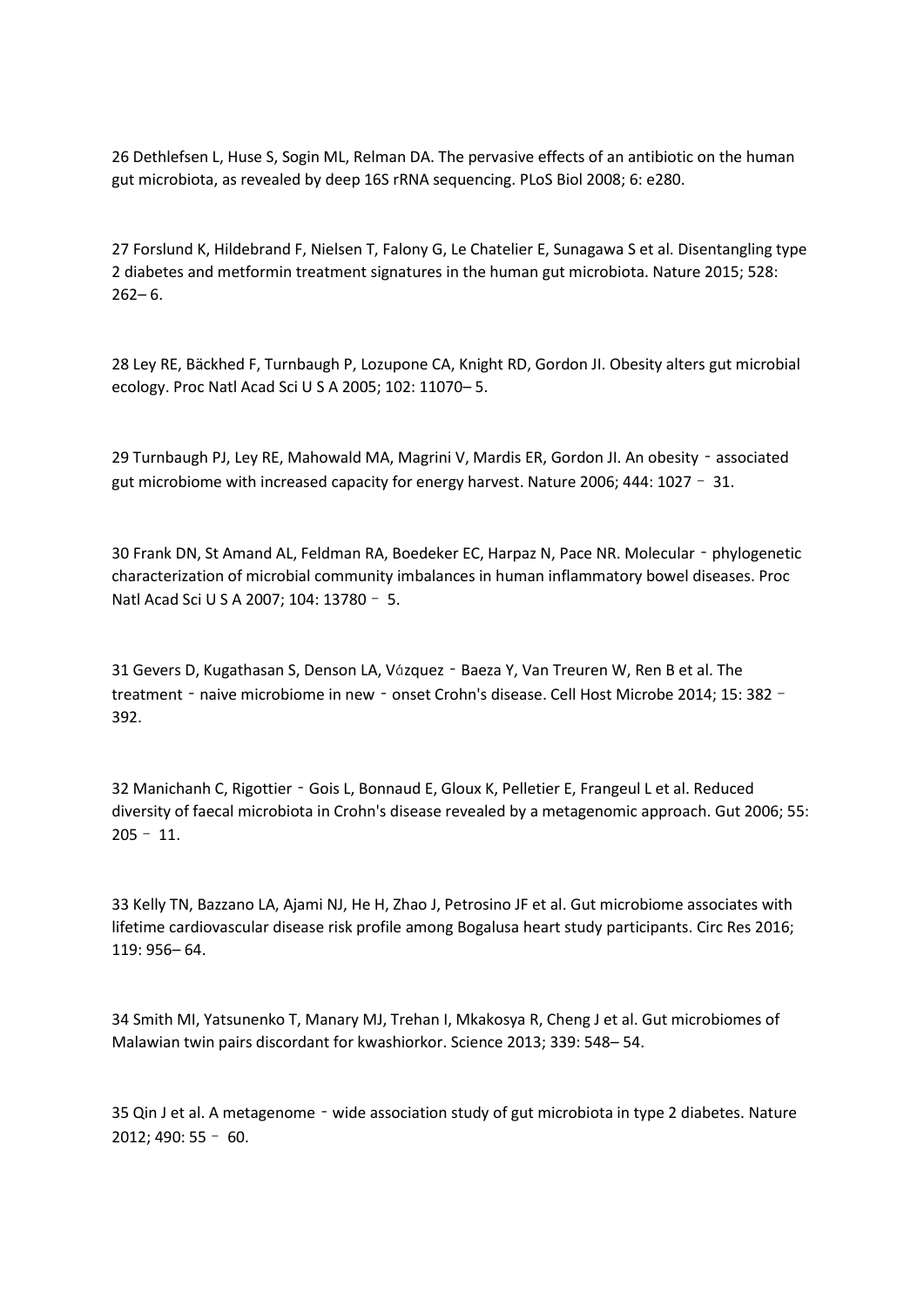36 Kau AL, Planer JD, Liu J, Rao S, Yatsunenko T, Trehan I et al. Functional characterization of IgA‐ targeted bacterial taxa from undernourished Malawian children that produce diet - dependent enteropathy. Sci Transl Med 2015; 7: 276ra24.

37 Berer K, Gerdes LA, Cekanaviciute E, Jia X, Xiao L, Xia Z et al. Gut microbiota from multiple sclerosis patients enables spontaneous autoimmune encephalomyelitis in mice. Proc Natl Acad Sci U S A 2017; 114: 10719– 24.

38 Cekanaviciute E, Yoo BB, Runia TF, Debelius JW, Singh S, Nelson CA et al. Gut bacteria from multiple sclerosis patients modulate human T cells and exacerbate symptoms in mouse models. Proc Natl Acad Sci U S A 2017; 114: 10713– 18.

39 Feehley T, Plunkett CH, Bao R, Choi Hong SM, Culleen E, Belda - Ferre P et al. Healthy infants harbor intestinal bacteria that protect against food allergy. Nat Med 2019; 25: 448 - 53.

40 Britton GJ, Contijoch EJ, Mogno I, Vennaro OH, Llewellyn SR, Ng R et al. Microbiotas from humans with inflammatory bowel disease alter the balance of Gut Th17 and RORγt+ regulatory T cells and exacerbate colitis in mice. Immunity 2019; 50: e4.

41 Palm NW, de Zoete MR, Cullen TW, Barry NA, Stefanowski J, Hao L et al. Immunoglobulin A coating identifies colitogenic bacteria in inflammatory bowel disease. Cell 2014; 158: 1000– 10.

42 Blanton LV, Charbonneau MR, Salih T, Barratt MJ, Venkatesh S, Ilkaveya O et al. Gut bacteria that prevent growth impairments transmitted by microbiota from malnourished children. Science 2016; 351:aad3311.

43 van Nood E, Vrieze A, Nieuwdorp M, Fuentes S, Zoetendal EG, de Vos WM et al. Duodenal infusion of donor feces for recurrent Clostridium difficile. N Engl J Med 2013; 368: 407– 15.

44 Neville BA, Forster SC, Lawley TD. Commensal Koch's postulates: establishing causation in human microbiota research. Curr Opin Microbiol 2018; 42: 47– 52.

45 Honda K, Littman DR. The microbiome in infectious disease and inflammation. Annu Rev Immunol 2012; 30: 759– 95.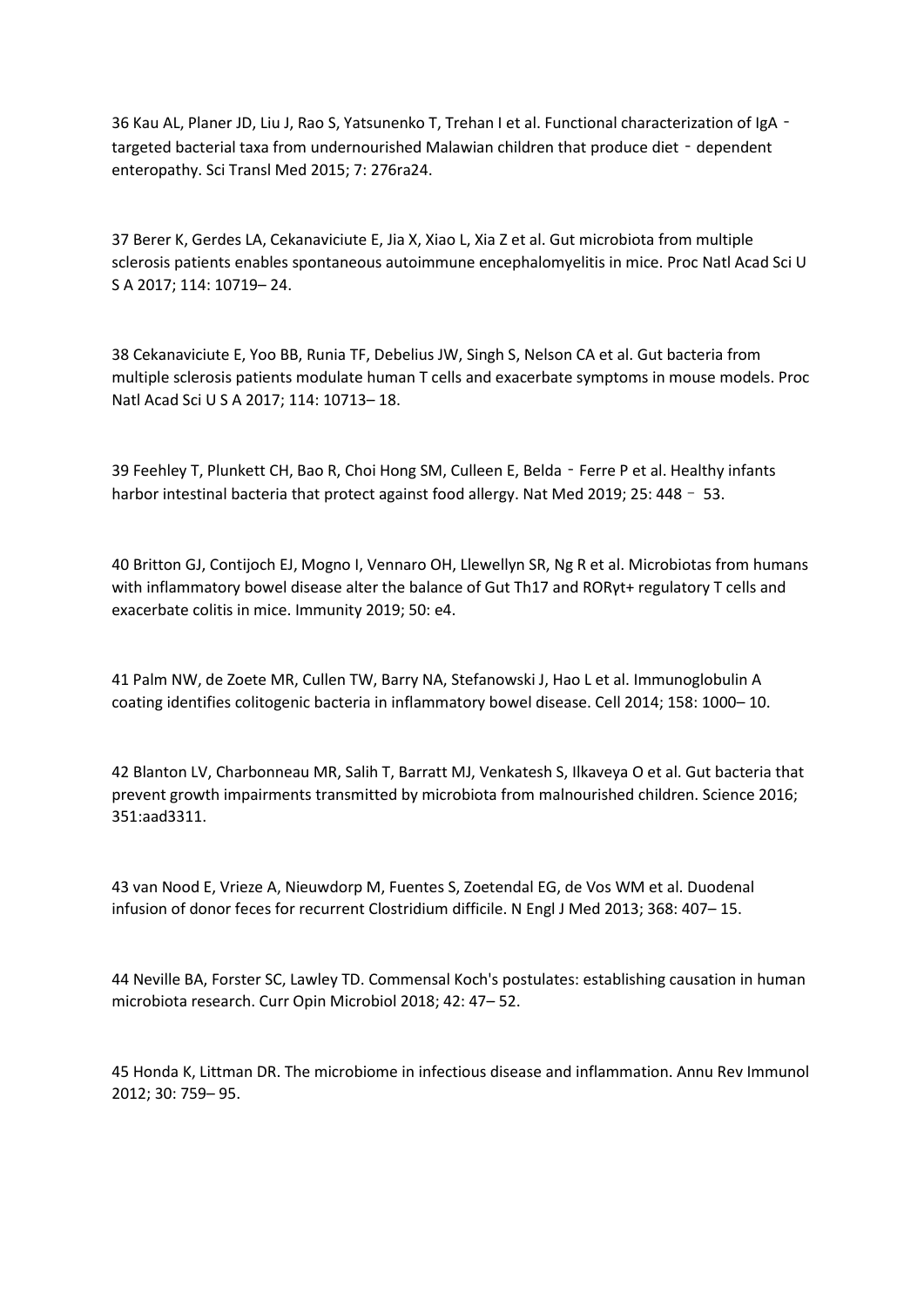46 Honda K, Littman DR. The microbiota in adaptive immune homeostasis and disease. Nature 2016; 535: 75– 84.

47 Ost KS, Round JL. Communication between the microbiota and mammalian immunity. Annu Rev Microbiol 2018; 72: 399– 422.

48 Atarashi K, Tanoue T, Shima T, Imaoka A, Kuwahara T, Momose Y et al. Induction of colonic regulatory T cells by indigenous Clostridium species. Science 2011; 331: 337– 41.

49 Ivanov II, Frutos Rde L, Manel N, Yoshinaga K, Rifkin DB, Sartor RB et al. Specific microbiota direct the differentiation of IL - 17 - producing  $T$  - helper cells in the mucosa of the small intestine. Cell Host Microbe 2008; 4: 337– 49.

50 Tanoue T, Morita S, Plichta DR, Skelly AN, Suda W, Sugiura Y et al. A defined commensal consortium elicits CD8 T cells and anti - cancer immunity. Nature 2019; 565: 600 - 5.

51 Umesaki Y, Setoyama H, Matsumoto S, Imaoka A, Itoh K. Differential roles of segmented filamentous bacteria and clostridia in development of the intestinal immune system. Infect Immun 1999; 67: 3504– 11.

52 Cash HL, Whitham CV, Behrendt CL, Hooper LV. Symbiotic bacteria direct expression of an intestinal bactericidal lectin. Science 2006; 313: 1126– 30.

53 Cahenzli J, Köller Y, Wyss M, Geuking MB, McCoy KD. Intestinal microbial diversity during early life colonization shapes long - term IgE levels. Cell Host Microbe 2013; 14: 559 - 70.

54 Atarashi K, Tanoue T, Oshima K, Suda W, Nagano Y, Nishikawa H et al. Treg induction by a rationally selected mixture of Clostridia strains from the human microbiota. Nature 2013; 500: 232– 6.

55 Gaboriau - Routhiau V, Rakotobe S, Lécuyer E, Mulder I, Lan A, Bridonneau C et al. The key role of segmented filamentous bacteria in the coordinated maturation of gut helper T cell responses. Immunity 2009; 31: 677– 89.

56 Ivanov II, Atarashi K, Manel N, Brodie EL, Shima T, Karaoz U et al. Induction of intestinal Th17 cells by segmented filamentous bacteria. Cell 2009; 139: 485– 98.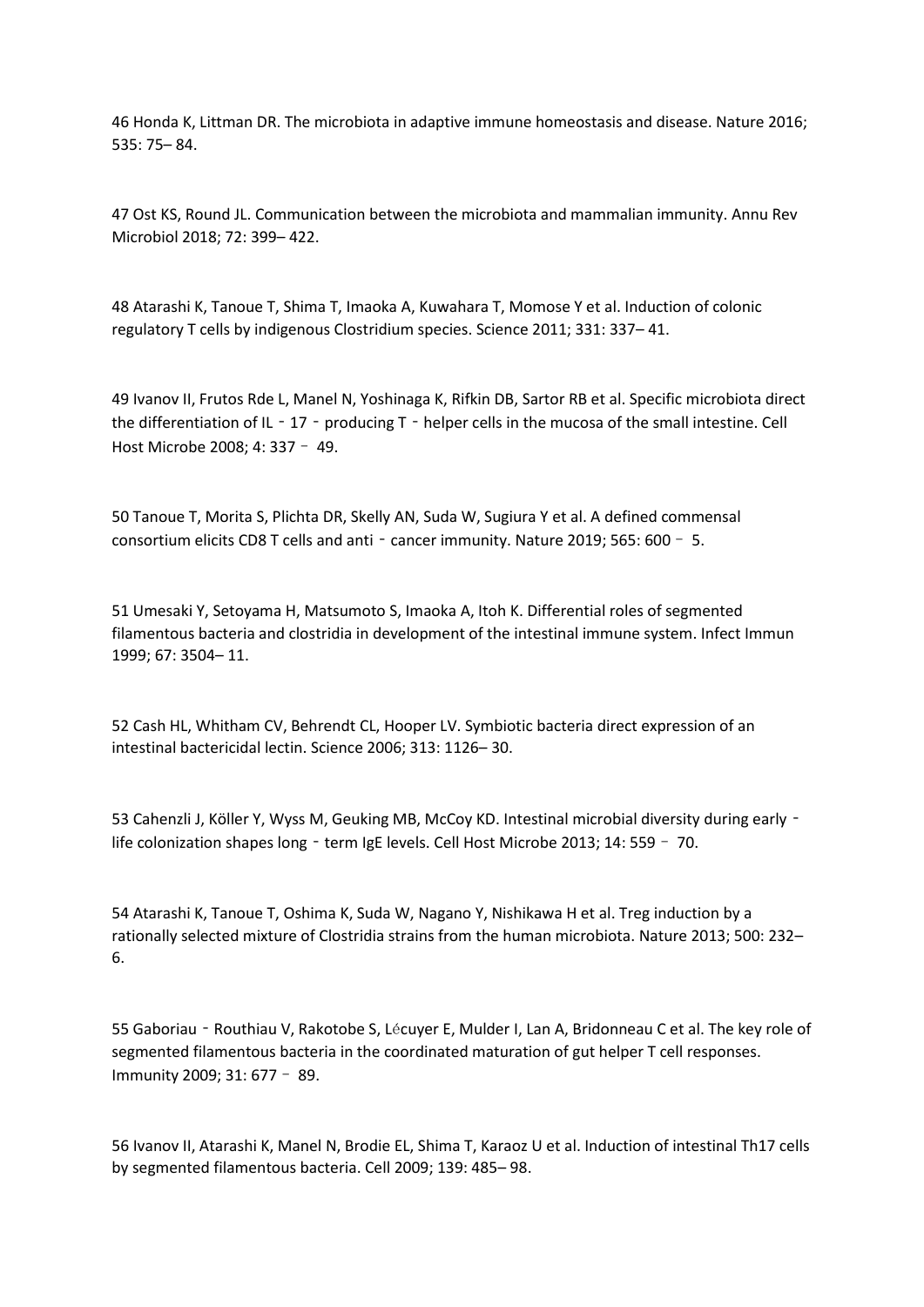57 Kernbauer E, Ding Y, Cadwell K. An enteric virus can replace the beneficial function of commensal bacteria. Nature 2014; 516: 94– 8.

58 Shao TY, Ang WXG, Jiang TT, Huang FS, Andersen H, Kinder JM et al. Commensal Candida albicans positively calibrates systemic Th17 immunological responses. Cell Host Microbe 2019; 25: e6.

59 Ahern PP, Faith JJ, Gordon JI. Mining the human gut microbiota for effector strains that shape the immune system. Immunity 2014; 40: 815– 23.

60 Rosen CE, Palm NW. Functional Classification of the Gut Microbiota: the key to cracking the microbiota composition code: functional classifications of the gut microbiota reveal previously hidden contributions of indigenous gut bacteria to human health and disease. BioEssays 2017; 39:1700032.

61 Bloom SM, Bijanki VN, Nava GM, Sun L, Malvin NP, Donermeyer DL et al. Commensal Bacteroides species induce colitis in host - genotype - specific fashion in a mouse model of inflammatory bowel disease. Cell Host Microbe 2011; 9: 390– 403.

62 Surana NK, Kasper DL. Moving beyond microbiome‐wide associations to causal microbe identification. Nature 2017; 552: 244– 47.

63 Ridaura VK, Faith JJ, Rey FE, Cheng J, Duncan AE, Kau AL et al. Gut microbiota from twins discordant for obesity modulate metabolism in mice. Science 2013; 341:1241214.

64 Dijkshoorn L, Ursing BM, Ursing JB. Strain, clone and species: comments on three basic concepts of bacteriology. J Med Microbiol 2000; 49: 397– 401.

65 Wu S, Rhee KJ, Albesiano E, Rabizadeh S, Wu X, Yen HR et al. A human colonic commensal promotes colon tumorigenesis via activation of T helper type 17 T cell responses. Nat Med 2009; 15: 1016– 22.

66 Rhee KJ, Wu S, Wu X, Huso DL, Karim B, Franco AA et al. Induction of persistent colitis by a human commensal, enterotoxigenic Bacteroides fragilis, in wild - type C57BL/6 mice. Infect Immun 2009; 77: 1708– 18.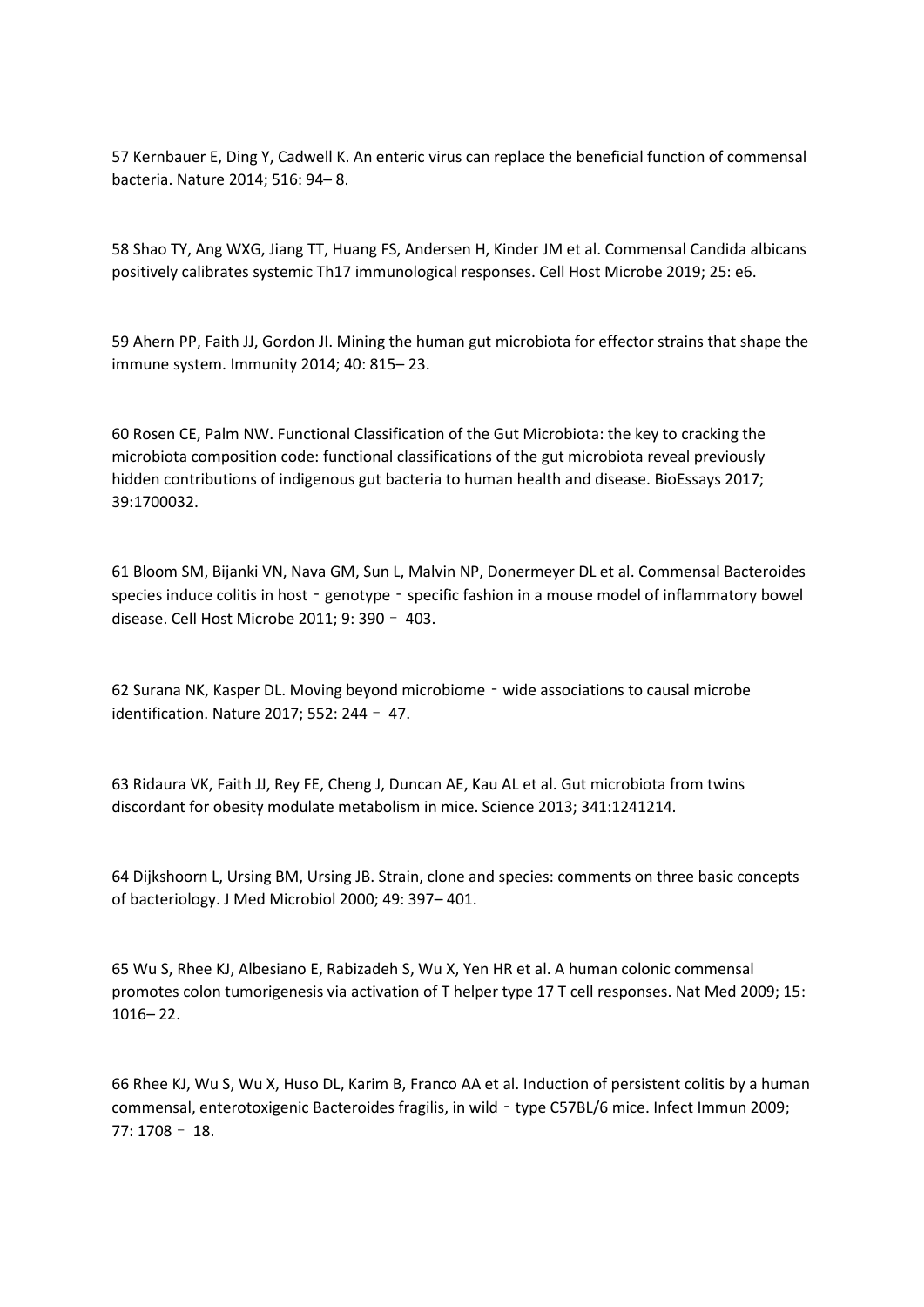67 Wagner VE, Dey N, Guruge J, Hsiao A, Ahern PP, Semenkovich NP et al. Effects of a gut pathobiont in a gnotobiotic mouse model of childhood undernutrition. Sci Transl Med 2016; 8: 366ra164.

68 Round JL, Mazmanian SK. Inducible Foxp3+ regulatory T‐cell development by a commensal bacterium of the intestinal microbiota. Proc Natl Acad Sci U S A 2010; 107: 12204– 9.

69 Arthur JC, Perez‐Chanona E, Mühlbauer M, Tomkovich S, Uronis JM, Fan TJ et al. Intestinal inflammation targets cancer - inducing activity of the microbiota. Science 2012: 338: 120 - 3.

70 Garrett WS, Gallini CA, Yatsunenko T, Michaud M, DuBois A, Delaney ML et al. Enterobacteriaceae act in concert with the gut microbiota to induce spontaneous and maternally transmitted colitis. Cell Host Microbe 2010; 8: 292– 300.

71 Dieleman LA, Arends A, Tonkonogy SL, Goerres MS, Craft DW, Grenther W et al. Helicobacter hepaticus does not induce or potentiate colitis in interleukin - 10 - deficient mice. Infect Immun 2000; 68: 5107– 13.

72 Nagalingam NA, Robinson CJ, Bergin IL, Eaton KA, Huffnagle GB, Young VB. The effects of intestinal microbial community structure on disease manifestation in IL - 10 -  $/$  - mice infected with Helicobacter hepaticus. Microbiome 2013; 1: 15.

73 Whary MT, Taylor NS, Feng Y, Ge Z, Muthupalani S, Versalovic J et al. Lactobacillus reuteri promotes Helicobacter hepaticus - associated typhlocolitis in gnotobiotic B6.129P2 - IL -10(tm1Cgn) (IL‐10–/–) mice. Immunology 2011; 133: 165– 78.

74 Browne HP, Forster SC, Anonye BO, Kumar N, Neville BA, Stares MD et al. Culturing of 'unculturable' human microbiota reveals novel taxa and extensive sporulation. Nature 2016; 533: 543– 46.

75 Cervantes - Barragan L, Chai JN, Tianero MD, Di Luccia B, Ahern PP, Merriman J et al. Lactobacillus reuteri induces gut intraepithelial CD4+CD8  $\alpha$   $\alpha$  + T cells. Science 2017; 357: 806 - 10.

76 Yang JH, Bhargava P, McCloskey D, Mao N, Palsson BO, Collins JJ. Antibiotic - induced changes to the host metabolic environment inhibit drug efficacy and alter immune function. Cell Host Microbe 2017; 22: e3.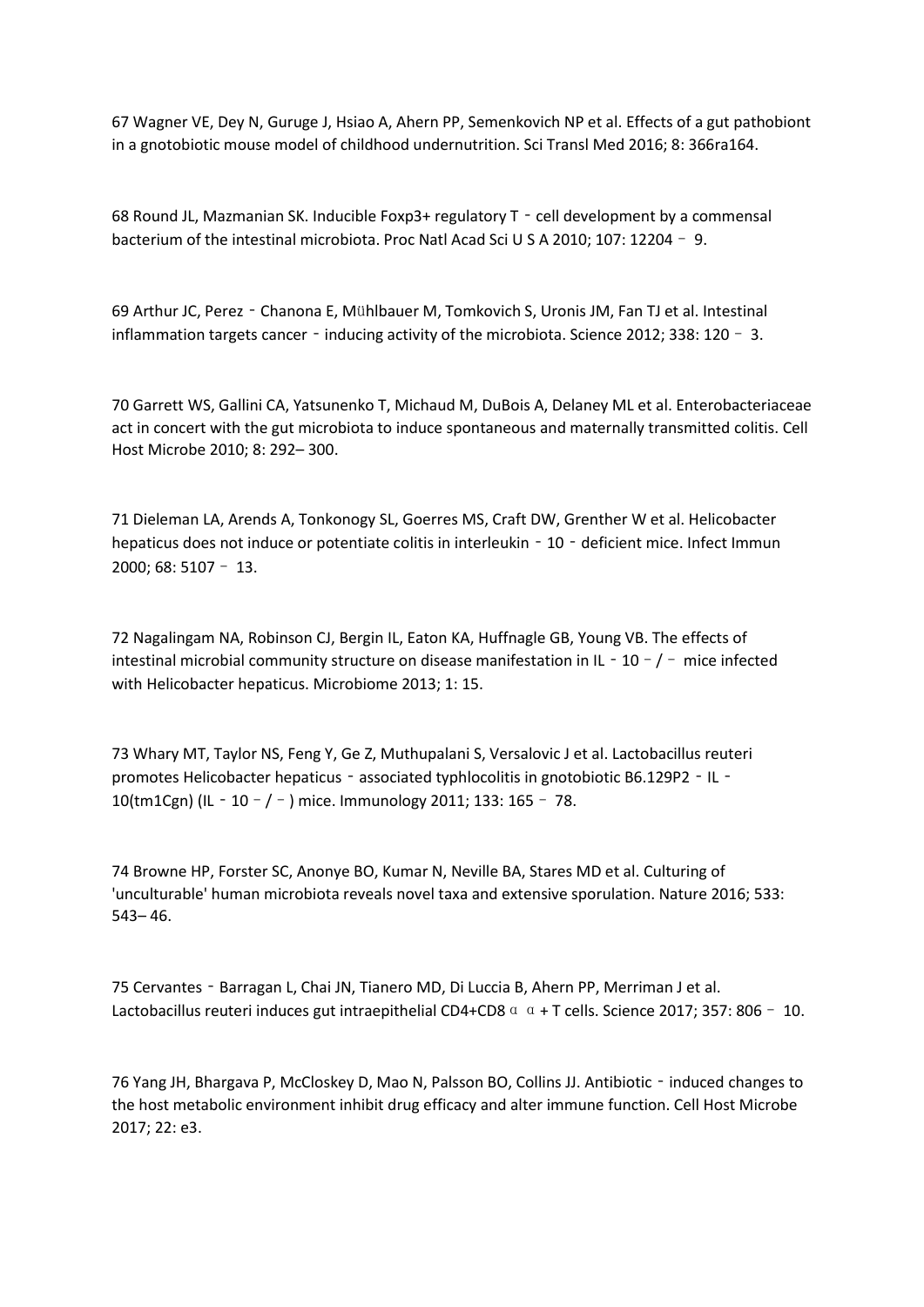77 Geva - Zatorsky N, Sefik E, Kua L, Pasman L, Tan TG, Ortiz - Lopez A et al. Mining the human gut microbiota for immunomodulatory organisms. Cell 2017; 168: e11.

78 Sefik E, Geva - Zatorsky N, Oh S, Konnikova L, Zemmour D, McGuire AM et al. Individual intestinal symbionts induce a distinct population of ROR  $\gamma$  + regulatory T cells. Science 2015; 349: 993 - 7.

79 Bunker JJ, Flynn TM, Koval JC, Shaw DG, Meisel M, McDonald BD et al. Innate and adaptive humoral responses coat distinct commensal bacteria with immunoglobulin A. Immunity 2015; 43: 541– 53.

80 Kawamoto S, Maruya M, Kato LM, Suda W, Atarashi K, Doi Y et al. Foxp3+ T cells regulate immunoglobulin a selection and facilitate diversification of bacterial species responsible for immune homeostasis. Immunity 2014; 41: 152– 65.

81 Viladomiu M, Kivolowitz C, Abdulhamid A, Dogan B, Victorio D, Castellanos JG et al. Escherichia coli enriched in Crohn's disease spondyloarthritis promote TH17‐dependent inflammation. Sci Transl Med 2017; 9:eaaf9655.

82 Bunker JJ, Erickson SA, Flynn TM, Henry C, Koval JC, Meisel M et al. Wilson PC. Natural polyreactive IgA antibodies coat the intestinal microbiota. Science 2017; 358:eaan6619.

83 Faith JJ, Ahern PP, Ridaura VK, Cheng J, Gordon JI. Identifying gut microbe–host phenotype relationships using combinatorial communities in gnotobiotic mice. Sci Transl Med 2014; 6: 220ra11.

84 Goodman AL, Kallstrom G, Faith JJ, Reyes A, Moore A, Dantas G et al. Extensive personal human gut microbiota culture collections characterized and manipulated in gnotobiotic mice. Proc Natl Acad Sci U S A 2011; 108: 6252– 7.

85 Schnupf P, Gaboriau - Routhiau V, Gros M, Friedman R, Moya - Nilges M, Nigro G et al. Growth and host interaction of mouse segmented filamentous bacteria in vitro. Nature 2015; 520: 99– 103.

86 Lagier JC, Armougom F, Million M, Hugon P, Pagnier I, Robert C et al. Microbial culturomics: paradigm shift in the human gut microbiome study. Clin Microbiol Infect 2012; 18: 1185– 93.

87 Lagier JC, Dubourg G, Million M, Cadoret F, Bilen M, Fenollar F et al. Culturing the human microbiota and culturomics. Nat Rev Microbiol 2018; 16: 540– 50.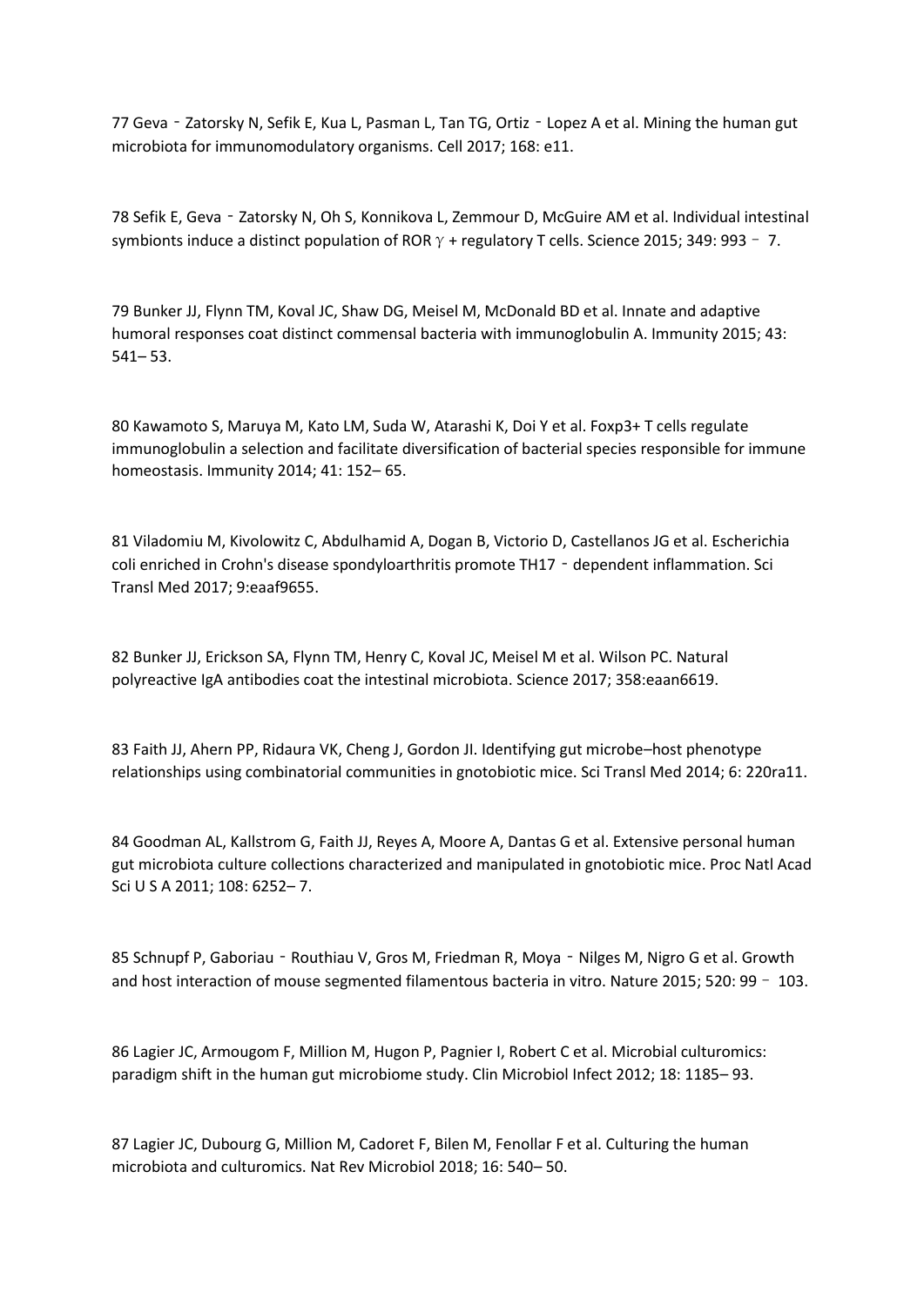88 Forster SC, Kumar N, Anonye BO, Almeida A, Viciani E, Stares MD et al. A human gut bacterial genome and culture collection for improved metagenomic analyses. Nat Biotechnol 2019; 37: 186– 92.

89 Chung H, Pamp SJ, Hill JA, Surana NK, Edelman SM, Troy EB et al. Gut immune maturation depends on colonization with a host - specific microbiota. Cell 2012; 149: 1578 - 93.

90 Seedorf H, Griffin NW, Ridaura VK, Reyes A, Cheng J, Rey FE et al. Bacteria from diverse habitats colonize and compete in the mouse gut. Cell 2014; 159: 253– 66.

91 Baumler A, Fang FC. Host specificity of bacterial pathogens. Cold Spring Harb Perspect Med 2013; 3:a010041.

92 Atarashi K, Tanoue T, Ando M, Kamada N, Nagano Y, Narushima S et al. Th17 cell induction by adhesion of microbes to intestinal epithelial cells. Cell 2015; 163: 367– 80.

93 Fujii M, Clevers H, Sato T. Modeling human digestive diseases with CRISPR - Cas9 - modified organoids. Gastroenterology 2019; 156: 562– 76.

94 Koeth RA, Lam - Galvez BR, Kirsop J, Wang Z, Levison BS, Gu X et al. I - Carnitine in omnivorous diets induces an atherogenic gut microbial pathway in humans. J Clin Invest 2019; 129: 373– 87.

95 Wang Z, Klipfell E, Bennett BJ, Koeth R, Levison BS, Dugar B et al. Gut flora metabolism of phosphatidylcholine promotes cardiovascular disease. Nature 2011; 472: 57– 63.

96 Wegorzewska MM, Glowacki RWP, Hsieh SA, Donermeyer DL, Hickey CA, Horvath SC et al. Diet modulates colonic T cell responses by regulating the expression of a Bacteroides θιο antigen. Sci Immunol 2019; 4:eaau9079.

97 Chai JN, Peng Y, Rengarajan S, Solomon BD, Ai TL, Shen Z et al. Helicobacter species are potent drivers of colonic T cell responses in homeostasis and inflammation. Sci Immunol 2017; 2.

98 Kullberg MC, Jankovic D, Gorelick PL, Caspar P, Letterio JJ, Cheever AW et al. Bacteria - triggered CD4+ T regulatory cells suppress Helicobacter hepaticus - induced colitis. J Exp Med 2002; 196:  $505 - 15$ .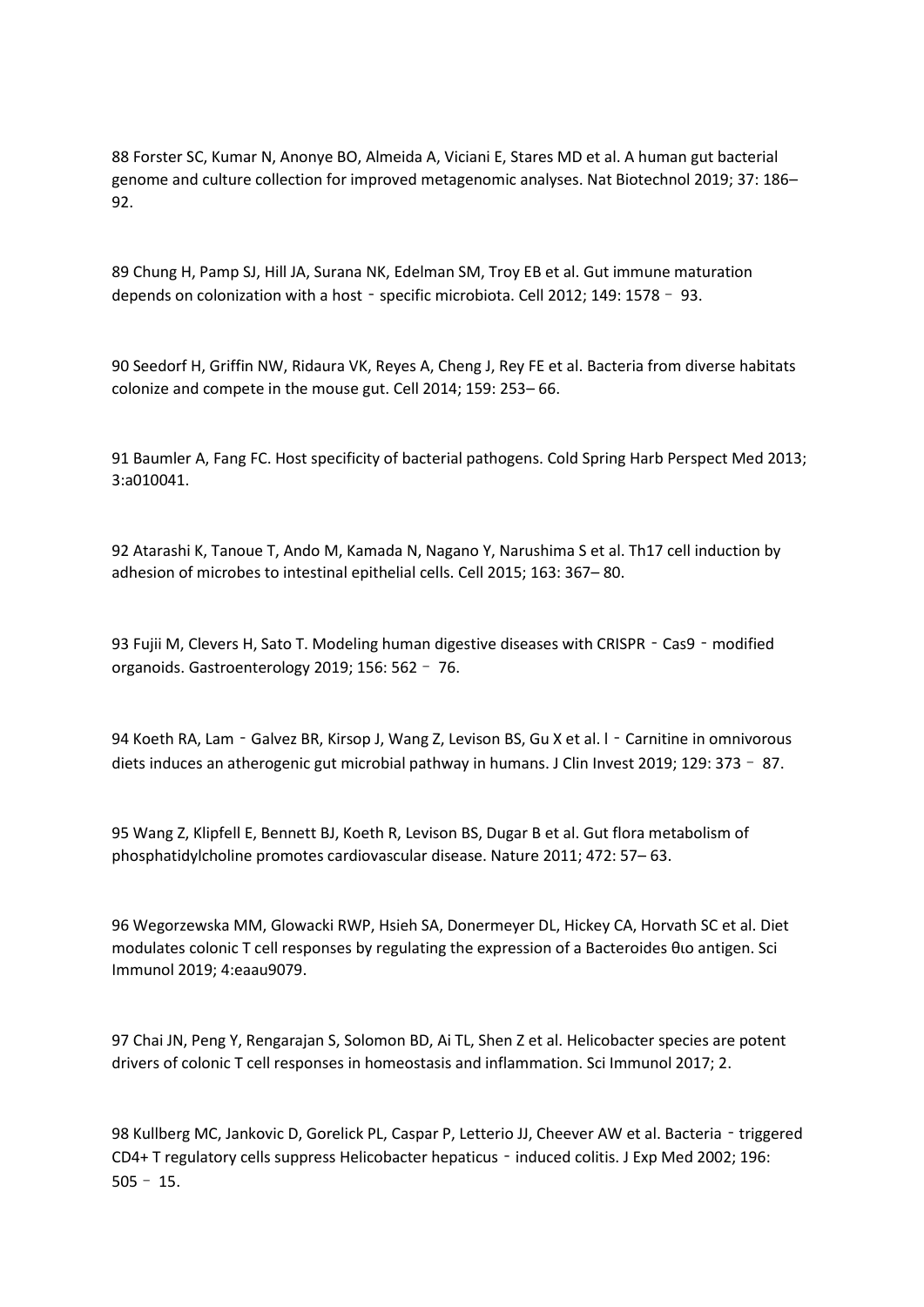99 Xu M, Pokrovskii M, Ding Y, Yi R, Au C, Harrison OJ et al. c - MAF - dependent regulatory T cells mediate immunological tolerance to a gut pathobiont. Nature 2018; 554: 373– 77.

100 Verma R, Lee C, Jeun EJ, Yi J, Kim KS, Ghosh A et al. Cell surface polysaccharides of Bifidobacterium bifidum induce the generation of Foxp3+ regulatory T cells. Sci Immunol 2018; 3:eaat6975.

101 Geuking MB, Cahenzli J, Lawson MA, Ng DC, Slack E, Hapfelmeier S et al. Intestinal bacterial colonization induces mutualistic regulatory T cell responses. Immunity 2011; 34: 794– 806.

102 Tan TG, Sefik E, Geva - Zatorsky N, Kua L, Naskar D, Teng F et al. Identifying species of symbiont bacteria from the human gut that, alone, can induce intestinal Th17 cells in mice. Proc Natl Acad Sci U S A 2016; 113: E8141– 50.

103 Arpaia N, Campbell C, Fan X, Dikiy S, van der Veeken J, deRoos P et al. Metabolites produced by commensal bacteria promote peripheral regulatory T - cell generation. Nature 2013; 504: 451 - 5.

104 Furusawa Y, Obata Y, Fukuda S, Endo TA, Nakato G, Takahashi D et al. Commensal microbe‐ derived butyrate induces the differentiation of colonic regulatory T cells. Nature 2013; 504: 446– 50.

105 Smith PM, Howitt MR, Panikov N, Michaud M, Gallini CA, Bohlooly‐Y M et al. The microbial metabolites, short - chain fatty acids, regulate colonic Treg cell homeostasis. Science 2013; 341: 569– 73.

106 Kim M, Qie Y, Park J, Kim CH. Gut microbial metabolites fuel host antibody responses. Cell Host Microbe 2016; 20: 202– 14.

107 Schulthess J, Pandey S, Capitani M, Rue - Albrecht KC, Arnold I, Franchini F et al. The short chain fatty acid butyrate imprints an antimicrobial program in macrophages. Immunity 2019; 50: e7.

108 Tan J, McKenzie C, Vuillermin PJ, Goverse G, Vinuesa CG, Mebius RE et al. Dietary fiber and bacterial SCFA enhance oral tolerance and protect against food allergy through diverse cellular pathways. Cell Rep 2016; 15: 2809– 24.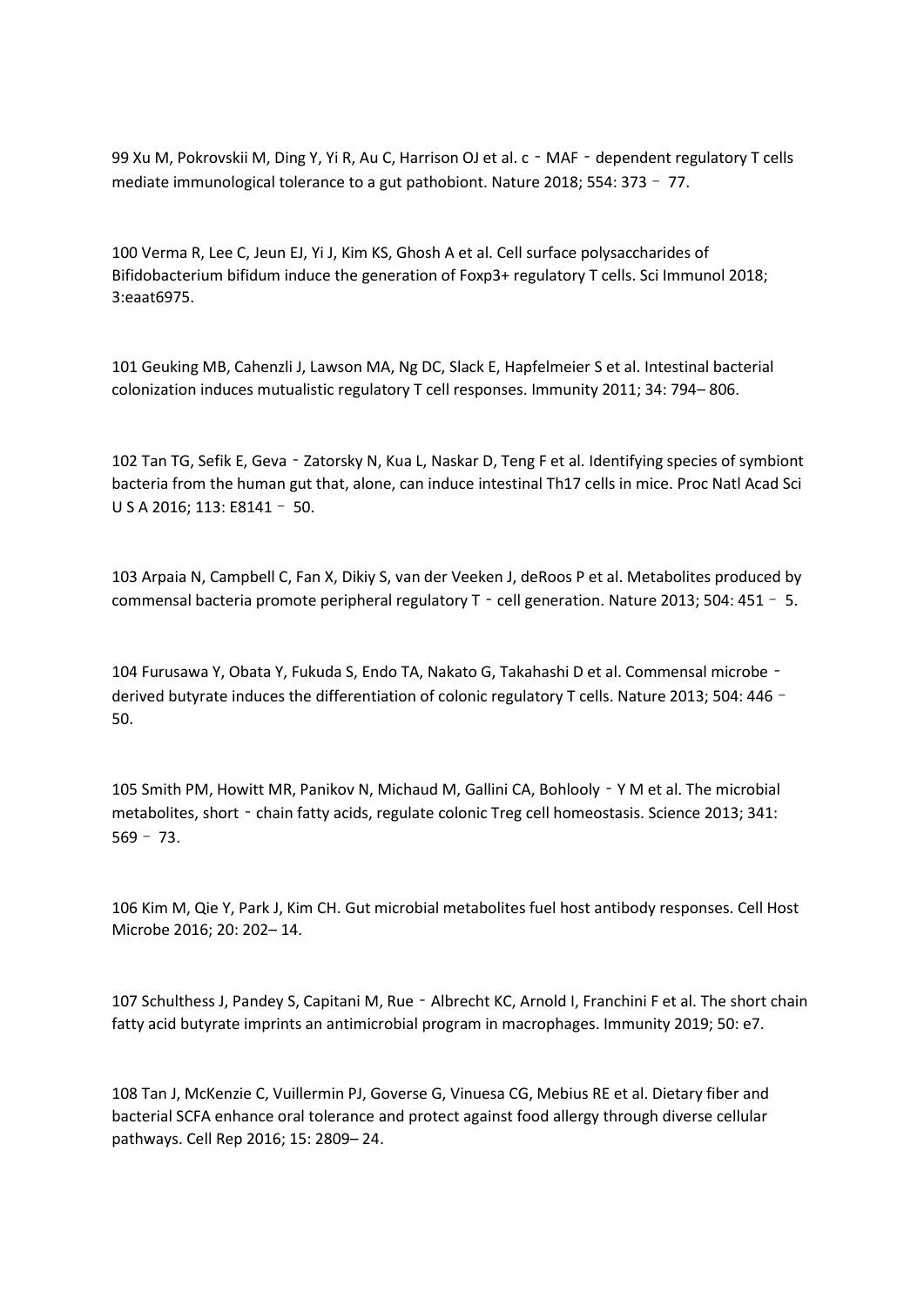109 Atarashi K, Nishimura J, Shima T, Umesaki Y, Yamamoto M, Onoue M et al. ATP drives lamina propria TH17 cell differentiation. Nature 2008; 455: 808– 12.

110 Danne C, Ryzhakov G, Martínez - López M, Ilott NE, Franchini F, Cuskin F et al. A large polysaccharide produced by Helicobacter hepaticus induces an anti - inflammatory gene signature in macrophages. Cell Host Microbe 2017; 22: e5.

111 Ladinsky MS, Araujo LP, Zhang X, Veltri J, Galan - Diez M, Soualhi S et al. Endocytosis of commensal antigens by intestinal epithelial cells regulates mucosal T cell homeostasis. Science 2019; 363:eaat4042.

112 Kullberg MC, Ward JM, Gorelick PL, Caspar P, Hieny S, Cheever A et al. Helicobacter hepaticus triggers colitis in specific - pathogen - free interleukin - 10 (IL - 10) - deficient mice through an IL -12 - and  $\gamma$  interferon - dependent mechanism. Infect Immun 1998; 66: 5157– 66.

113 Lee YK, Menezes JS, Umesaki Y, Mazmanian SK. Proinflammatory T - cell responses to gut microbiota promote experimental autoimmune encephalomyelitis. Proc Natl Acad Sci U S A 2011; 108( Suppl 1): 4615– 22.

114 Stepankova R, Powrie F, Kofronova O, Kozakova H, Hudcovic T, Hrncir T et al. Segmented filamentous bacteria in a defined bacterial cocktail induce intestinal inflammation in SCID mice reconstituted with CD45RBhigh CD4+ T cells. Inflamm Bowel Dis 2007; 13: 1202– 11.

115 Wu HJ, Ivanov II, Darce J, Hattori K, Shima T, Umesaki Y et al. Gut - residing segmented filamentous bacteria drive autoimmune arthritis via T helper 17 cells. Immunity 2010; 32: 815– 27.

116 Al Nabhani Z, Dulauroy S, Marques R, Cousu C, Al Bounny S, Déjardin Fs. et al. A weaning reaction to microbiota is required for resistance to immunopathologies in the adult. Immunity 2019; 50: e5.

117 An D, Oh SF, Olszak T, Neves JF, Avci FY, Erturk - Hasdemir D et al. Sphingolipids from a symbiotic microbe regulate homeostasis of host intestinal natural killer T cells. Cell 2014; 156: 123 -33.

118 Olszak T, An D, Zeissig S, Vera MP, Richter J, Franke A et al. Microbial exposure during early life has persistent effects on natural killer T cell function. Science 2012; 336: 489– 93.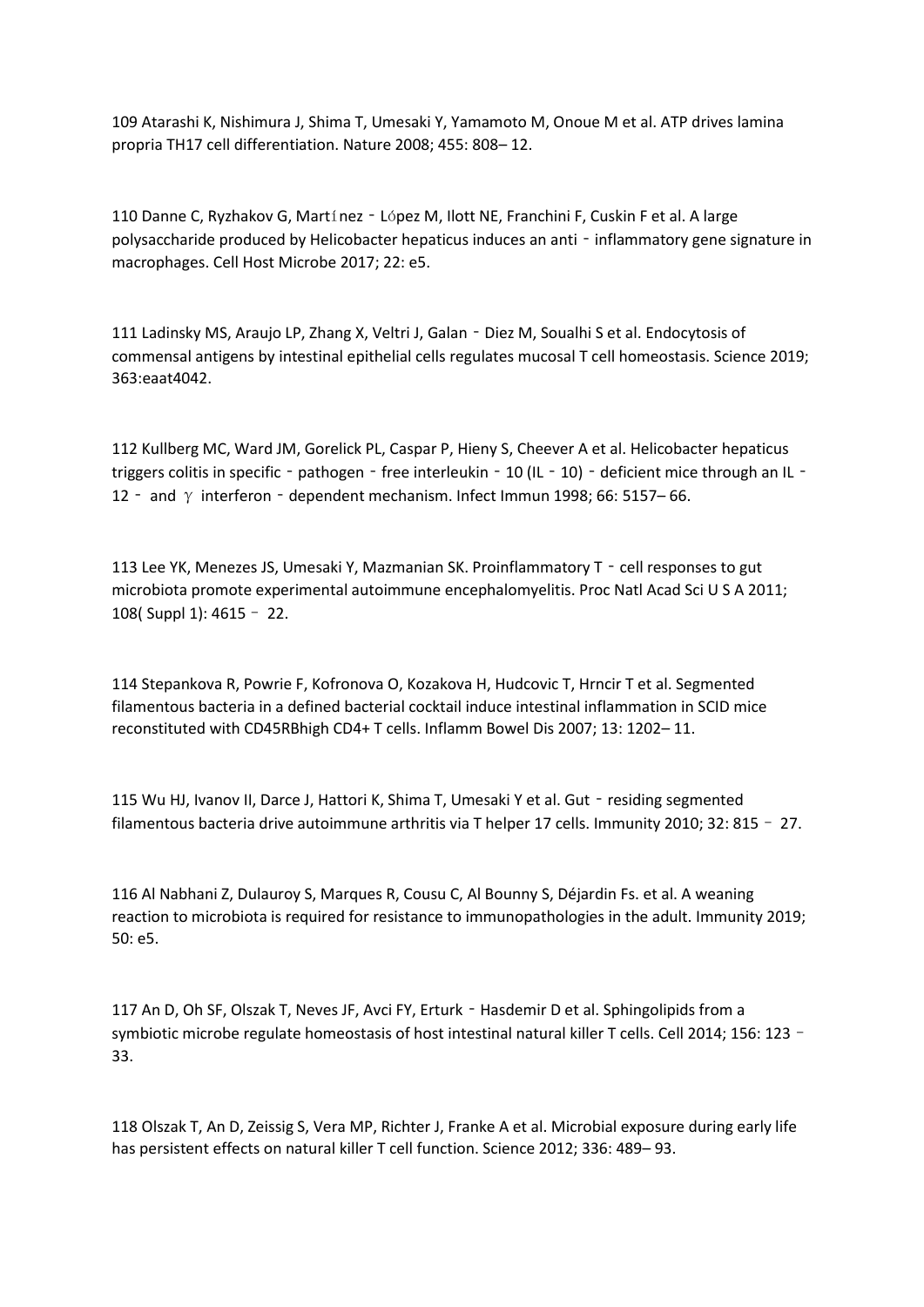119 Chudnovskiy A, Mortha A, Kana V, Kennard A, Ramirez JD, Rahman A et al. Host–protozoan interactions protect from mucosal infections through activation of the inflammasome. Cell 2016; 167: e14.

120 Wullaert A, Lamkanfi M, McCoy KD. Defining the impact of host genotypes on microbiota composition requires meticulous control of experimental variables. Immunity 2018; 48: 605– 7.

121 Letran SE, Lee SJ, Atif SM, Flores - Langarica A, Uematsu S, Akira S et al. TLR5 - deficient mice lack basal inflammatory and metabolic defects but exhibit impaired CD4 T cell responses to a flagellated pathogen. J Immunol 2011; 186: 5406– 12.

122 Vijay - Kumar M, Sanders CJ, Taylor RT, Kumar A, Aitken JD, Sitaraman SV et al. Deletion of TLR5 results in spontaneous colitis in mice. J Clin Invest 2007; 117: 3909– 21.

123 Elinav E, Strowig T, Kau AL, Henao‐Mejia J, Thaiss CA, Booth CJ et al. NLRP6 inflammasome regulates colonic microbial ecology and risk for colitis. Cell 2011; 145: 745– 57.

124 Lemire P, Robertson SJ, Maughan H, Tattoli I, Streutker CJ, Platnich JM et al. The NLR protein NLRP6 does not impact gut microbiota composition. Cell Rep 2017; 21: 3653– 61.

125 Mamantopoulos M, Ronchi F, Van Hauwermeiren F, Vieira - Silva S, Yilmaz B, Martens L et al. Nlrp6 - and ASC - dependent inflammasomes do not shape the commensal gut microbiota composition. Immunity 2017; 47: e4.

126 Beura LK, Hamilton SE, Bi K, Schenkel JM, Odumade OA, Casey KA et al. Normalizing the environment recapitulates adult human immune traits in laboratory mice. Nature 2016; 532: 512– 6.

127 Reese TA, Bi K, Kambal A, Filali - Mouhim A, Beura LK, Bürger MC et al. Sequential infection with common pathogens promotes human - like immune gene expression and altered vaccine response. Cell Host Microbe 2016; 19: 713– 9.

128 Rosshart SP, Vassallo BG, Angeletti D, Hutchinson DS, Morgan AP, Takeda K et al. Wild mouse gut microbiota promotes host fitness and improves disease resistance. Cell 2017; 171: e13.